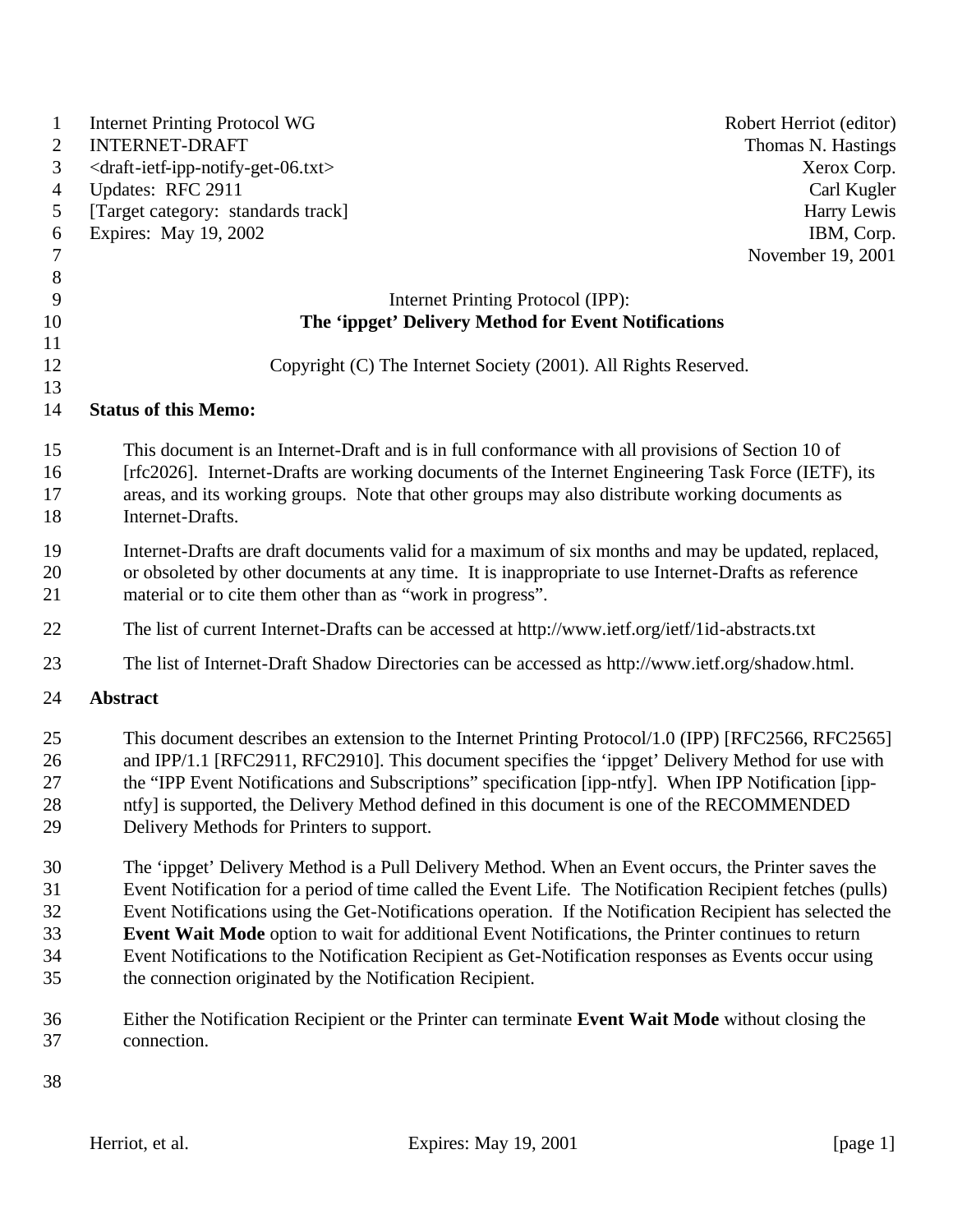| 38<br>39                   | <b>Table of Contents</b>                                                             |  |
|----------------------------|--------------------------------------------------------------------------------------|--|
| 40                         |                                                                                      |  |
| 41                         |                                                                                      |  |
| 42                         |                                                                                      |  |
| 43                         |                                                                                      |  |
| 44<br>45<br>46<br>47       |                                                                                      |  |
| 48<br>49<br>50<br>51<br>52 |                                                                                      |  |
| 53<br>54                   |                                                                                      |  |
| 55<br>56<br>57             |                                                                                      |  |
| 58<br>59<br>60             |                                                                                      |  |
| 61<br>62<br>63             |                                                                                      |  |
| 64                         |                                                                                      |  |
| 65<br>66<br>67             |                                                                                      |  |
| 68<br>69<br>70             | 13.1.1 Additional values for the "notify-pull-method-supported" Printer attribute 22 |  |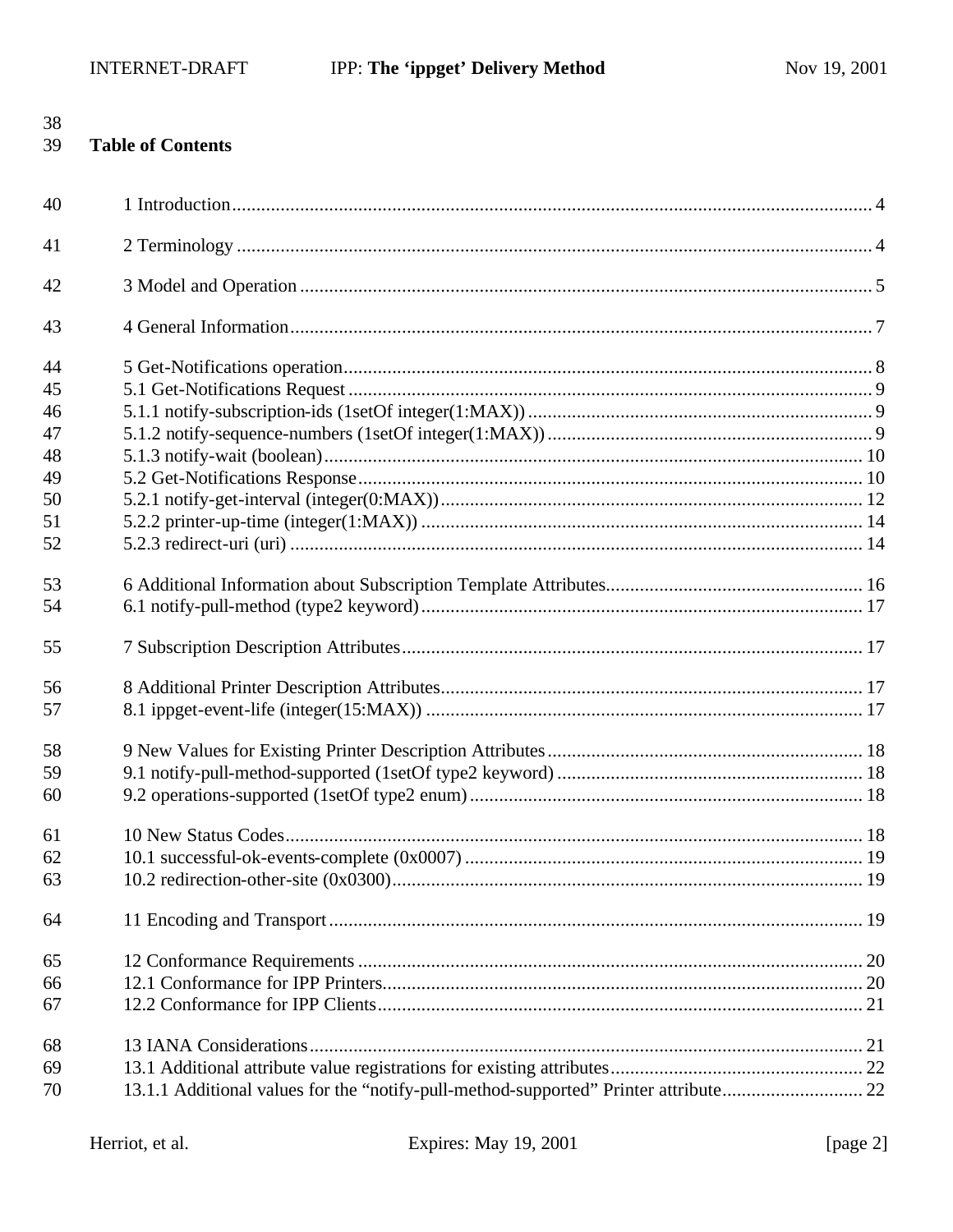| 71<br>72 |  |
|----------|--|
| 73       |  |
| 74       |  |
| 75       |  |
| 76       |  |
| 77       |  |
| 78       |  |
| 79       |  |
| 80<br>81 |  |

## **Table of Tables**

| 83 |                                                                                            |  |
|----|--------------------------------------------------------------------------------------------|--|
| 84 | Table 2 - Combinations of "notify-wait", "status-code", and "notify-get-interval"13        |  |
| 85 |                                                                                            |  |
| 86 | Table 4 – Additional Attributes in Event Notification Content for Job Events16             |  |
| 87 | Table 5 – Combinations of Events and Subscribed Events for "job-impressions-completed"  16 |  |
| 88 | Table 6 – Additional Attributes in Event Notification Content for Printer Events16         |  |
| 89 |                                                                                            |  |
| 90 |                                                                                            |  |
| 91 |                                                                                            |  |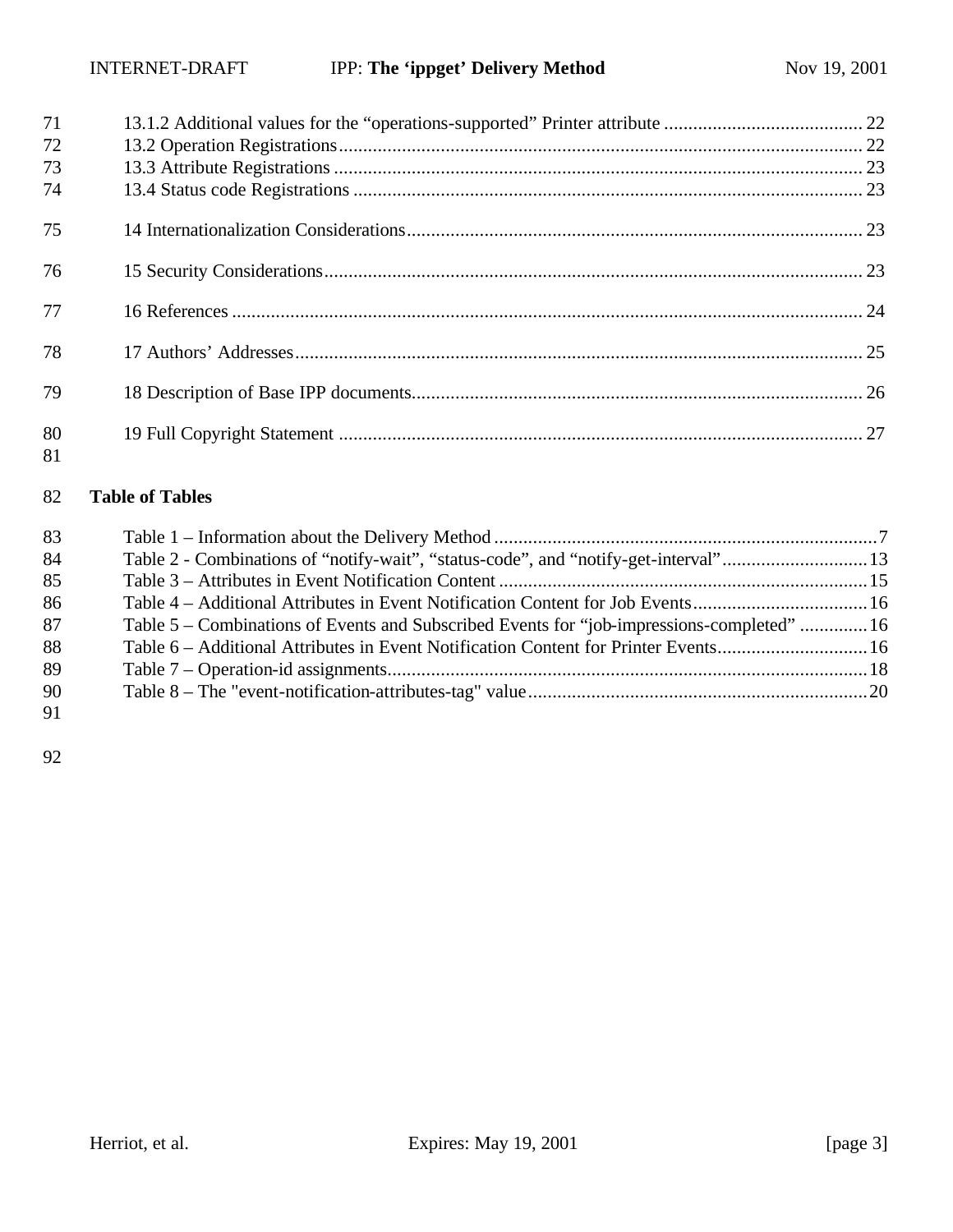## **1 Introduction**

 The "IPP Event Notifications and Subscriptions" document [ipp-ntfy] defines an OPTIONAL extension to Internet Printing Protocol/1.0 (IPP) [RFC2566, RFC2565] and IPP/1.1 [RFC2911, RFC2910]. For a description of the base IPP documents, see section 18. The [ipp-ntfy] extension defines operations that a client can perform in order to create Subscription Objects in a Printer and carry out other operations on them. A Subscription Object represents a Subscription abstraction. A client associates Subscription Objects with a particular Job by performing the Create-Job-Subscriptions operation or by submitting a Job with subscription information. A client associates Subscription Objects with the Printer by performing a Create-Printer-Subscriptions operation. Four other operations are defined for Subscription Objects: Get-Subscriptions-Attributes, Get-Subscriptions, Renew-Subscription, and Cancel-Subscription. The Subscription Object specifies that when one of the specified Events occurs, the Printer sends an asynchronous Event Notification to the specified Notification Recipient via the specified Delivery Method (i.e., protocol).

 The "IPP Event Notifications and Subscriptions" document [ipp-ntfy] specifies that each Delivery Method is defined in another document. This document is one such document, and it specifies the 'ippget' delivery method. When IPP Notification [ipp-ntfy] is supported, the Delivery Method defined in this document is one of the RECOMMENDED Delivery Methods for Printers to support.

The 'ippget' Delivery Method is a Pull Delivery Method. When an Event occurs, the Printer saves the

Event Notification for a period of time called the Event Life. The Notification Recipient fetches (pulls)

the Event Notifications using the Get-Notifications operation. This operation causes the Printer to

return all Event Notifications held for the specified Subscription object(s). If the Notification Recipient

has selected the **Event Wait Mode** option to wait for additional Event Notifications, the Printer

continues to return Event Notifications to the Notification Recipient as Get-Notification responses as

Events occur using the transaction originated by the Notification Recipient.

 The Notification Recipient can terminate **Event Wait Mode** (without closing the connection) by supplying the "notify-wait" (boolean) attribute with a 'false' value in a subsequent Get-Notifications request. Similarly, the Printer can terminate **Event Wait Mode** (without closing the connection) by returning the "notify-get-interval" (integer) operation attribute in a Get-Notifications response which tells the Notification Recipient how long to wait before trying again.

# **2 Terminology**

- This section defines the following terms that are used throughout this document:
- This document uses the same terminology as [RFC2911], such as "client", "Printer", "Job", "attribute", "attribute value", "keyword", "operation", "request", "response", and "support".

Capitalized terms, such as **MUST, MUST NOT, REQUIRED, SHOULD, SHOULD NOT, MAY,** 

**NEED NOT, and OPTIONAL**, have special meaning relating to conformance as defined in RFC 2119

[RFC2119] and [RFC2911] section 12.1. If an implementation supports the extension defined in this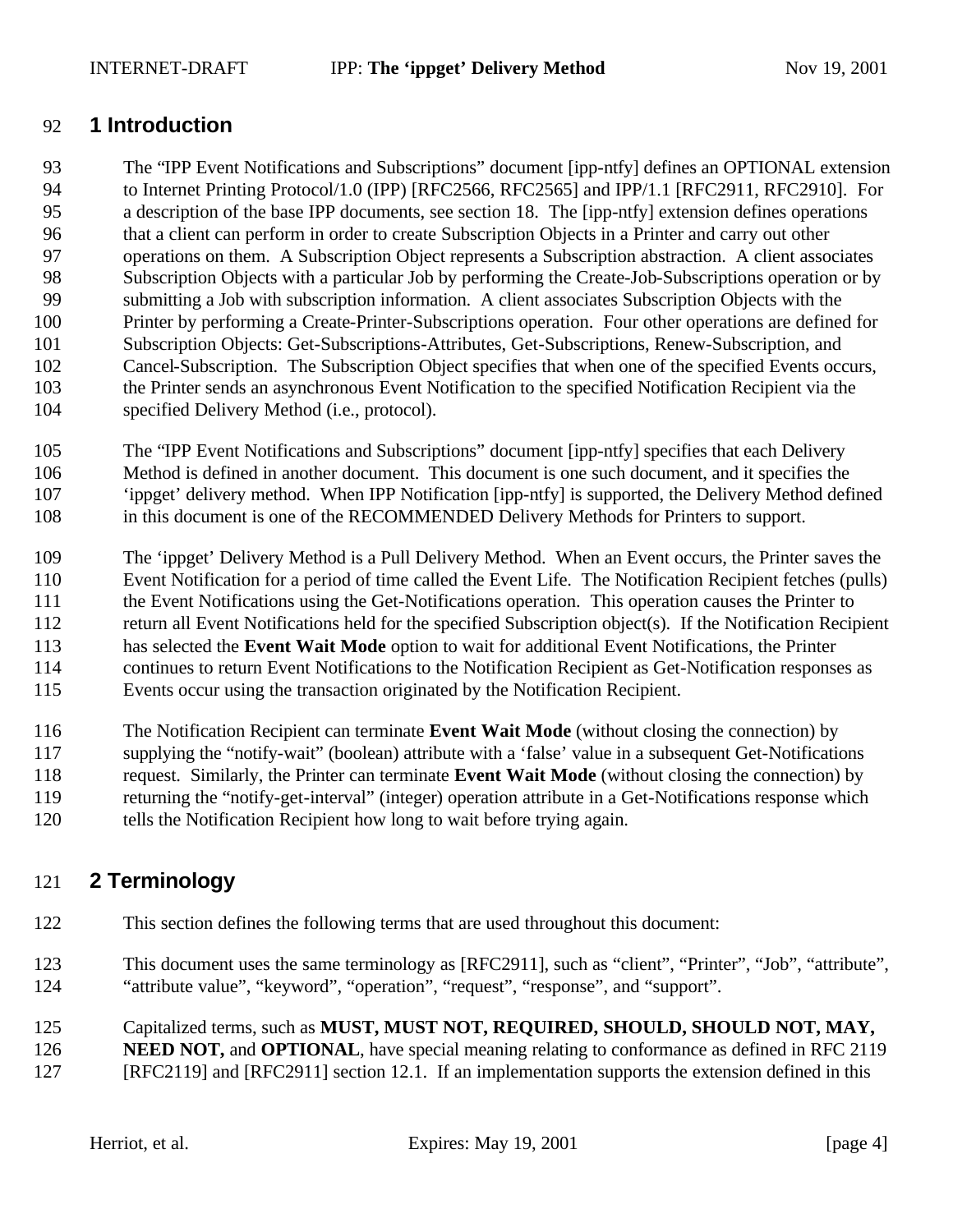- document, then these terms apply; otherwise, they do not. These terms define conformance to *this document only*; they do not affect conformance to other documents, unless explicitly stated otherwise.
- **Event Life:** The length of time in seconds after an Event occurs during which the Printer will return that Event in a Event Notification in a Get-Notifications response. After the Event Life expires, the Printer will no longer return an Event Notification for that Event in a Get-Notifications response.
- **Event Notification Attributes Group:** The attributes group in a response that contains attributes that are part of an Event Notification.
- **Event Wait Mode:** The mode requested by a Notification Recipient client in its Get-Notifications Request and granted by a Printer to keep the connection open where the Printer sends subsequent Event Notifications to the Notification Recipient as they occur as additional Get-Notification Responses.
- Other capitalized terms, such as Notification Recipient, Event, Event Notification, Compound Event Notification, Printer, etc., are defined in [ipp-ntfy], have the same meanings, and are not reproduced here. However, for convenience the following key terms are reproduced here:
- **Event –** some occurrence (either expected or unexpected) within the printing system of a change of state, condition, or configuration of a Job or Printer object. An Event occurs only at one instant in time and does not span the time the physical Event takes place. For example, jam-occurred and jam-cleared are two distinct, instantaneous Events, even though the jam may last for a while.
- **Event Notification –** the information about an Event that the Printer sends when an Event occurs.

## **3 Model and Operation**

- In a Subscription Creation Operation, when the "notify-pull-method" attribute is present and has the 'ippget' keyword value, the client is requesting that the Printer use the 'ippget' Pull Delivery Method for the Event Notifications associated with the new Subscription Object.
- When an Event occurs, the Printer MUST generate an Event Notification and MUST assign it the Event Life. The Printer MUST hold an Event Notification for its assigned Event Life.
- When a Notification Recipient wants to receive Event Notifications for a Subscription object, it
- performs the Get-Notifications operation supplying the Subscription object's subscription-id, which
- causes the Printer to return all un-expired Event Notifications held for that Subscription object. If the
- Notification Recipient has selected the **Event Wait Mode** option to wait for additional Event
- Notifications, the response to the Get-Notifications request continues indefinitely as the Printer
- continues to send Event Notifications in the response as Events occur for that Subscription object.
- When the Notification Recipient requests Event Notifications for per-Job Subscription Objects, the Notification Recipient typically performs the Get-Notifications operation within a second of performing the Subscription Creation operation. Because the Printer MUST save Event Notifications for at least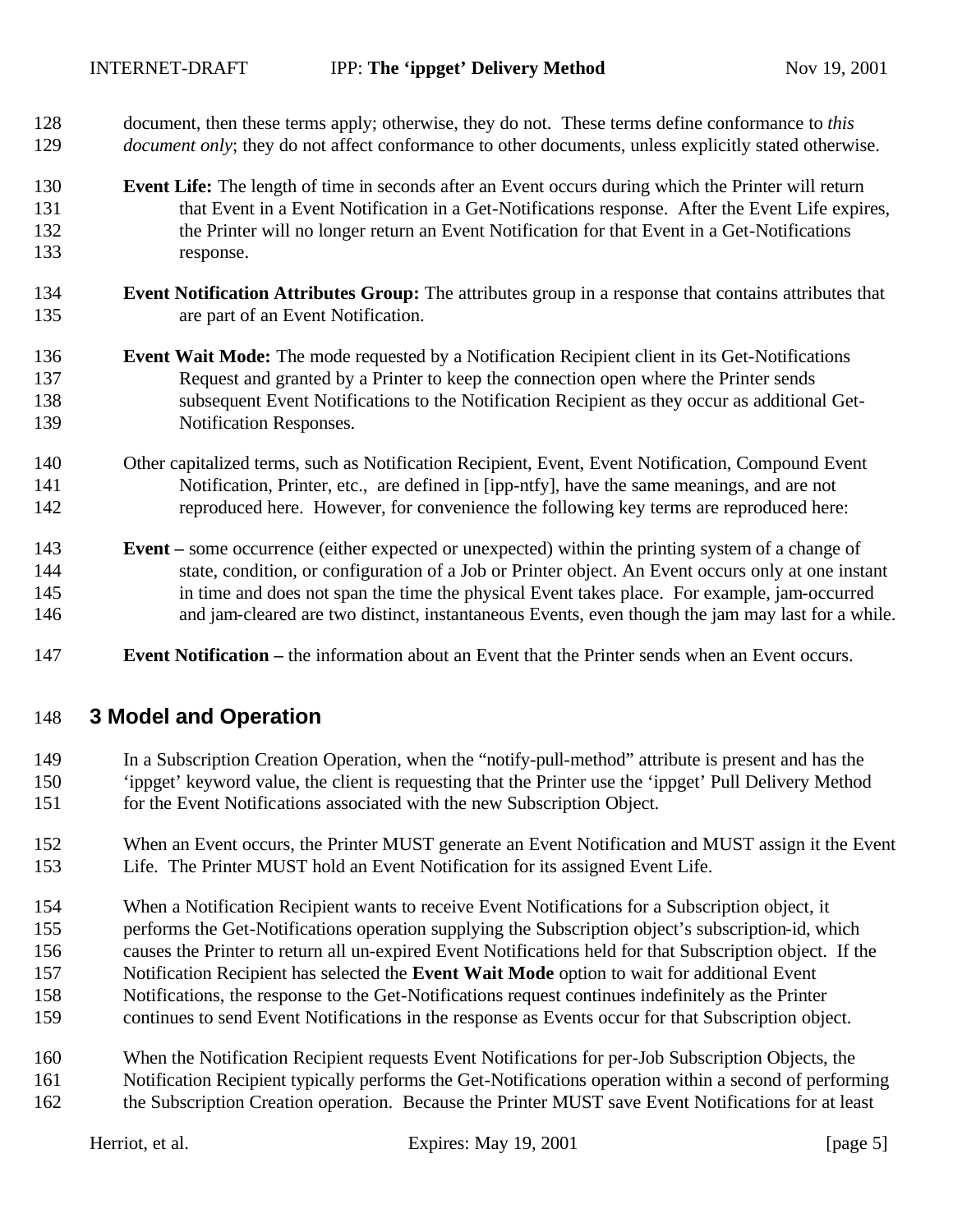15 seconds (see section 8.1), the Notification Recipient is unlikely to miss any Event Notifications that occur between the Subscription Creation and the Get-Notifications operation.

The 'ippget' Delivery Method is designed primarily for (1) a client that wants to get Events (from the

166 job's per-Job Subscription object) for a job that it has submitted and (2) for a privileged client that

 wants to get all job or printer Events from a per-Printer Subscription object. If several groups of users expect to receive jobs from other users (FAX paradigm) and each group has a different designated

- person, say, a secretary, to receive job completion Events, the Printer should be configured to support
- multiple URLs, one for each group. Then the designated (privileged) person can run an application that
- gets the events for jobs submitted to that URL from the per-Printer Subscription object that the
- application creates.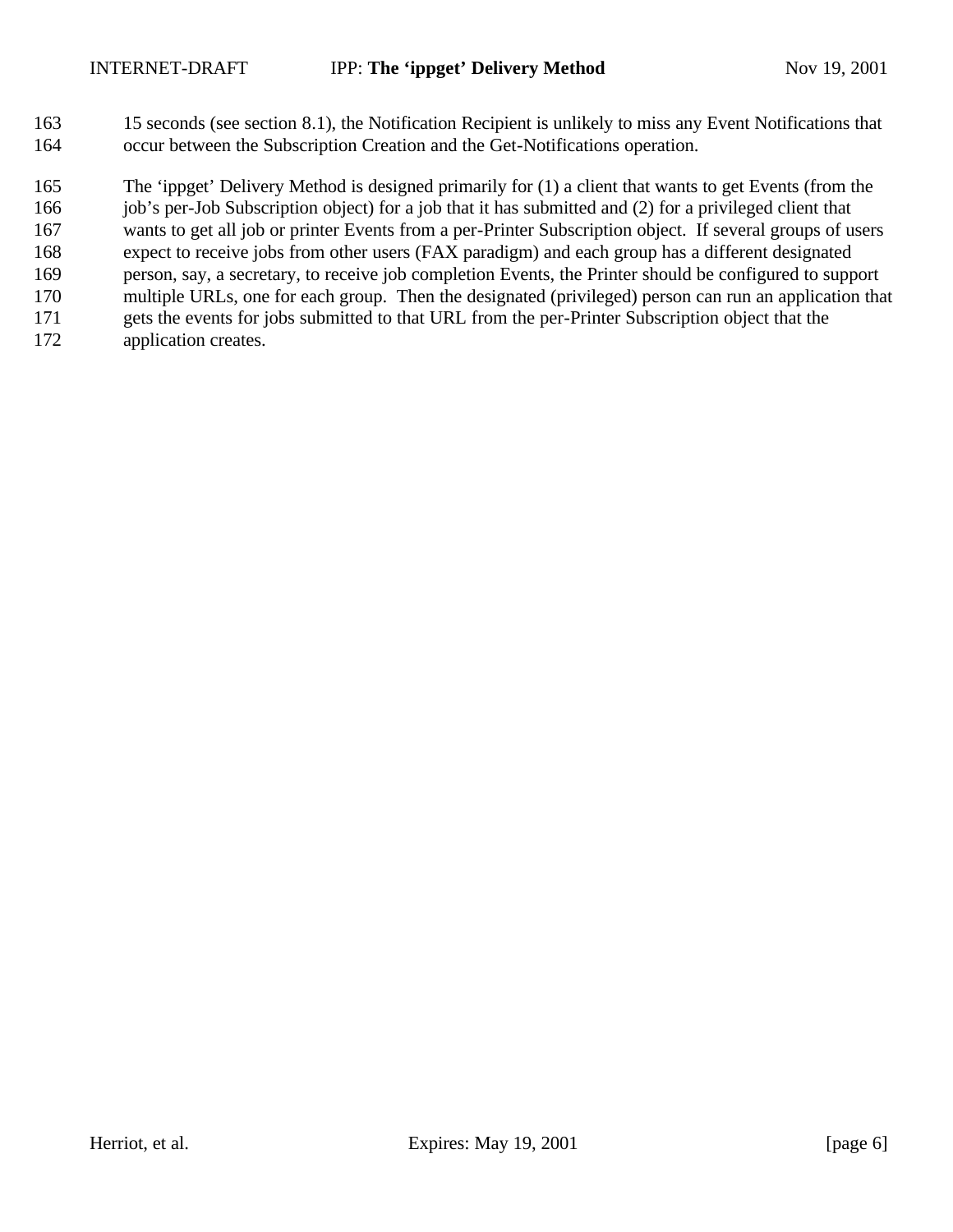## INTERNET-DRAFT **IPP: The 'ippget' Delivery Method** Nov 19, 2001

# 173 **4 General Information**

174 If a Printer supports this Delivery Method, the following are its characteristics.

## 175 **Table 1 – Information about the Delivery Method**

|    | Document Method Conformance Requirement                                                                                                                                                                                                                                                                                                                                                                                                                     | Delivery Method Realization                                                                                                        |
|----|-------------------------------------------------------------------------------------------------------------------------------------------------------------------------------------------------------------------------------------------------------------------------------------------------------------------------------------------------------------------------------------------------------------------------------------------------------------|------------------------------------------------------------------------------------------------------------------------------------|
| 1. | What is the URL scheme name for the Push Delivery<br>Method or the keyword method name for the Pull<br>Delivery Method?                                                                                                                                                                                                                                                                                                                                     | ippget                                                                                                                             |
| 2. | Is the Delivery Method REQUIRED, RECOMMENDED<br>or OPTIONAL for an IPP Printer to support?                                                                                                                                                                                                                                                                                                                                                                  | <b>RECOMMENDED</b>                                                                                                                 |
| 3. | What transport and delivery protocols does the Printer<br>use to deliver the Event Notification Content, i.e., what is<br>the entire network stack?                                                                                                                                                                                                                                                                                                         | IPP with one new operation.                                                                                                        |
| 4. | Can several Event Notifications be combined into a<br><b>Compound Event Notification?</b>                                                                                                                                                                                                                                                                                                                                                                   | Yes.                                                                                                                               |
| 5. | Is the Delivery Method initiated by the Notification<br>Recipient (pull), or by the Printer (push)?                                                                                                                                                                                                                                                                                                                                                         | This Delivery Method is a pull<br>method with aspects of a push<br>method, though the Printer does not<br>initiate the connection. |
| 6. | Is the Event Notification content Machine Consumable or<br>Human Consumable?                                                                                                                                                                                                                                                                                                                                                                                | <b>Machine Consumable</b>                                                                                                          |
| 7. | What section in this document answers the following<br>question? For a Machine Consumable Event Notification,<br>what is the representation and encoding of values defined<br>in section 9.1 of [ipp-ntfy] and the conformance<br>requirements thereof? For a Human Consumable Event<br>Notification, what is the representation and encoding of<br>pieces of information defined in section 9.2 of [ipp-ntfy]<br>and the conformance requirements thereof? | Section 5                                                                                                                          |
| 8. | What are the latency and reliability of the transport and<br>delivery protocol?                                                                                                                                                                                                                                                                                                                                                                             | Same as IPP and the underlying<br><b>HTTP</b> transport                                                                            |
| 9. | What are the security aspects of the transport and delivery<br>protocol, e.g., how it is handled in firewalls?                                                                                                                                                                                                                                                                                                                                              | Same as IPP and the underlying<br>HTTP transport and in the same<br>direction, so no new firewall<br>considerations.               |
|    | 10. What are the content length restrictions?                                                                                                                                                                                                                                                                                                                                                                                                               | None                                                                                                                               |
|    | 11. What are the additional values or pieces of information<br>that a Printer sends in an Event Notification content and<br>the conformance requirements thereof?                                                                                                                                                                                                                                                                                           | None                                                                                                                               |
|    | 12. What are the additional Subscription Template and/or<br>Subscription Description attributes and the conformance<br>requirements thereof?                                                                                                                                                                                                                                                                                                                | None                                                                                                                               |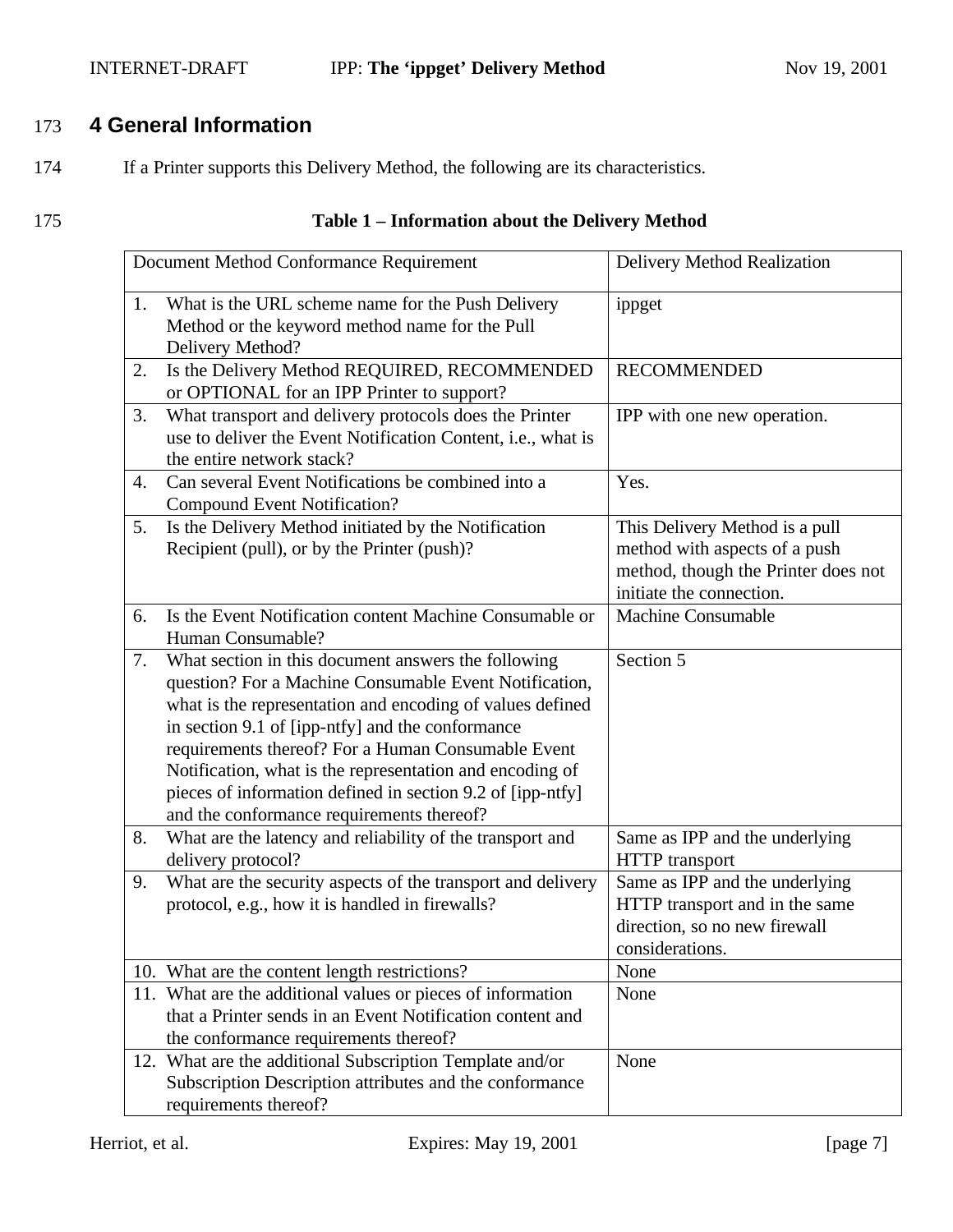| 13. What are the additional Printer Description attributes and   "ipp-event-life" (integer (15: MAX)) |  |
|-------------------------------------------------------------------------------------------------------|--|
| the conformance requirements thereof?                                                                 |  |

## **5 Get-Notifications operation**

- This operation is issued by a client acting in the role of a Notification Recipient requesting the Printer to return all Event Notifications held for the identified Subscription object(s).
- A Printer MUST support this operation.
- When a Printer performs this operation, it MUST return all and only those Event Notifications:
- 182 1. Whose associated Subscription Object's "notify-subscription-id" Subscription Description attribute equals one of the values of the "notify-subscription-ids" (1setOf integer(1:MAX)) operation attribute AND
- 2. Whose associated Subscription Object's contains the "notify-pull-method" attribute and it has 186 the 'ippget' keyword value AND
- 3. Whose "notify-sequence-number" is equal to or greater than the corresponding value of the "notify-sequence-numbers (1setOf integer(1:MAX)) operation attribute, if supplied AND
- 4. Whose Event Life has not yet expired AND
- 5. Where the Notification Recipient is the owner of or has read-access rights to the identified Subscription Object.
- The Notification Recipient client can request **Event Wait Mode** by supplying the "notify-wait" operation attribute with a 'true' value.
- The Notification Recipient client can terminate **Event Wait Mode** (without closing the connection) by supplying the "notify-wait" attribute with a 'false' value in a subsequent Get-Notifications request. Similarly, the Printer can terminate **Event Wait Mode** (without closing the connection) by returning the "notify-get-interval" operation attribute in a Get-Notifications response which tells the Notification Recipient how long to wait before trying again.
- The Printer MUST accept the request in any state (see [RFC2911] "printer-state" and "printer-state-reasons" attributes) and MUST remain in the same state with the same "printer-state-reasons" values.
- *Access Rights:* If the policy of the Printer is to allow all users to access all Event Notifications, then the Printer MUST accept this operation from any user. Otherwise, the authenticated user (see [RFC2911] section 8.3) performing this operation MUST be the owner of each Subscription Object identified by the "notify-subscription-ids" operation attribute (as returned during a Subscription Creation Operation) or an operator or administrator of the Printer (see [RFC2911] Sections 1 and 8.5). Otherwise, the IPP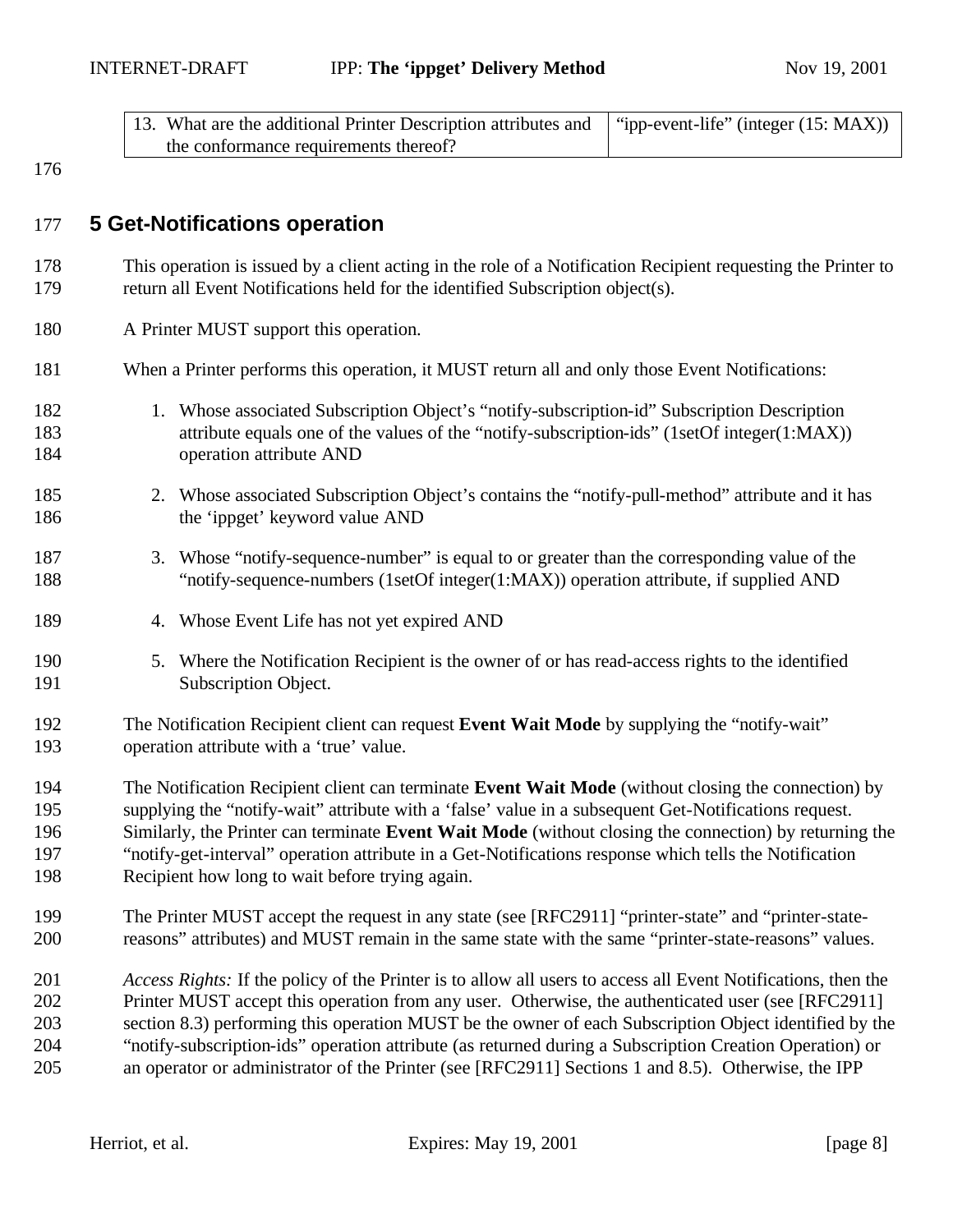| 207 | or 'client-error-not-authorized' status code as appropriate.                                       |
|-----|----------------------------------------------------------------------------------------------------|
| 208 | <b>5.1 Get-Notifications Request</b>                                                               |
| 209 | The following groups of attributes are part of the Get-Notifications Request:                      |
| 210 | Group 1: Operation Attributes                                                                      |
| 211 | Natural Language and Character Set:                                                                |
| 212 | The "attributes-charset" and "attributes-natural-language" attributes as described in              |
| 213 | [RFC2911] section 3.1.4.1.                                                                         |
| 214 |                                                                                                    |
| 215 | Target:                                                                                            |
| 216 | The "printer-uri" (uri) operation attribute which is the target for this operation as described in |
| 217 | [RFC2911] section 3.1.5.                                                                           |
| 218 |                                                                                                    |
| 219 | <b>Requesting User Name:</b>                                                                       |
| 220 | The "requesting-user-name" (name(MAX)) attribute SHOULD be supplied by the client as               |
| 221 | described in [RFC2911] section 8.3.                                                                |
| 222 |                                                                                                    |
| 223 | 5.1.1 notify-subscription-ids (1setOf integer(1:MAX))                                              |
| 224 | This attribute identifies one or more Subscription objects for which Events are requested. The     |
| 225 | client MUST supply this attribute with at least one value. The Printer object MUST support         |
| 226 | this attribute with multiple values.                                                               |
| 227 |                                                                                                    |
| 228 | If no Subscription Object exists with the supplied identifier or the identified Subscription       |
| 229 | Object does not contain the "notify-pull-method" attribute with the 'ippget' keyword value, the    |
| 230 | Printer MUST return the 'client-error-not-found' status code.                                      |
| 231 |                                                                                                    |
| 232 | Note: The name of both the "notify-subscription-ids" and "notify-sequence-numbers"                 |
| 233 | end in 's', since they are multi-valued. However, there are other occurrences of these             |
| 234 | attribute names without the 's' that are single valued.                                            |
| 235 | 5.1.2 notify-sequence-numbers (1setOf integer(1:MAX))                                              |
| 236 | This attribute specifies one or more lowest Event Notification sequence number values for the      |
| 237 | Subscription objects identified by the corresponding values of the "notify-subscription-ids"       |
| 238 | operation attribute. The Notification Recipient SHOULD supply this attribute and the number        |
| 239 | of values SHOULD be the same as the number of values of the "notify-subscriptions-ids"             |
| 240 | attribute. The Printer MUST support this attribute with multiple values.                           |
| 241 |                                                                                                    |
| 242 | The Printer MUST NOT return Notification Events with lower sequence numbers for the                |
| 243 | corresponding Subscription object. Therefore, by supplying the proper values for this attribute    |

object MUST reject the operation and return: 'client-error-forbidden', 'client-error-not-authenticated',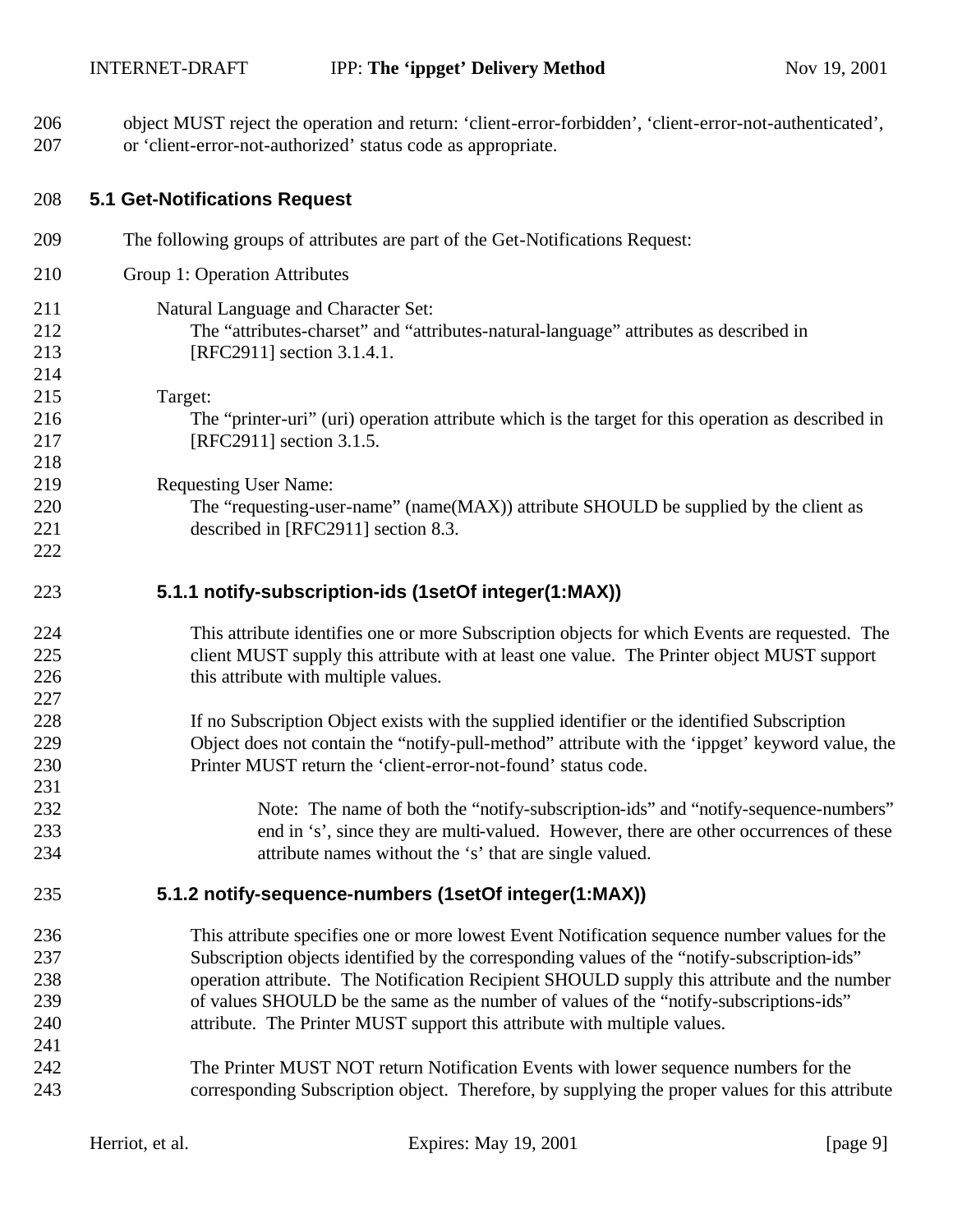the Notification Recipient can prevent getting the same Event Notifications from a Subscription object that were returned on a previous Get-Notifications request. The Notification Recipient SHOULD remember the highest "notify-sequence-number" value returned for each Subscription object requested and SHOULD pass that value for each requested Subscription object on the next Get-Notifications request. 

- If the Notification Recipient supplies fewer values for this attribute (including omitting this attribute) than for the "notify-subscription-ids" operation attribute, the Printer assumes a '1' 252 value for each missing value. A value of '1' causes the Printer to return any un-expired Event Notification for that Subscription object, since '1' is the lowest possible sequence number. If the Notification Recipient supplies more values for this attribute than the number of values for the "notify-subscription-ids" operation attribute, the Printer ignores the extra values.
- Note: If a Notification Recipient performs two consecutive Get-Notifications operations with the same value for "notify-sequence-number" (or omits the attribute), the time stamp of the first Event Notification in the second Get-Notifications Response may be less than the time stamp of the last Event Notification in the first Get-Notification Response. This happens because the Printer sends all unexpired Event Notification with a sequence number equal or higher according to the ordering specified in [ipp-ntfy] and some Event Notifications from the first Get-Notifications operation may not have expired by the time the second Get-Notifications operation occurs.
- **5.1.3 notify-wait (boolean)**

- This value indicates whether or not the Notification Recipient wants **Event Wait Mode**. The 268 client MAY supply this attribute. The Printer object MUST support both values of this attribute.
- If the client supplies the 'false' value or omits this attribute, the client is not requesting **Event Wait Mode**. If the value is 'true', the client is requesting **Event Wait Mode**. See the beginning of section 5.2 for the rules for **Event Wait Mode**.
- **5.2 Get-Notifications Response**
- The Printer has the following options for responding to a Get-Notifications Request:
- 1. The Printer can reject the request and return the 'server-error-busy' status code, if the Printer is 277 too busy to accept this operation at this time. In this case, the Printer MUST return the "get-notify-interval" operation attribute to indicate when the client SHOULD try again.
- 2. If the Notification Recipient did not request **Event Wait Mode** ("notify-wait-mode" = 'false' or omitted), the Printer MUST return immediately whatever Event Notifications it currently holds in the requested Subscription object(s) and MUST return the "notify-get-interval" operation attribute with number of seconds from now at which the Notification Recipient SHOULD repeat the Get-Notifications Request to get future Event Notifications.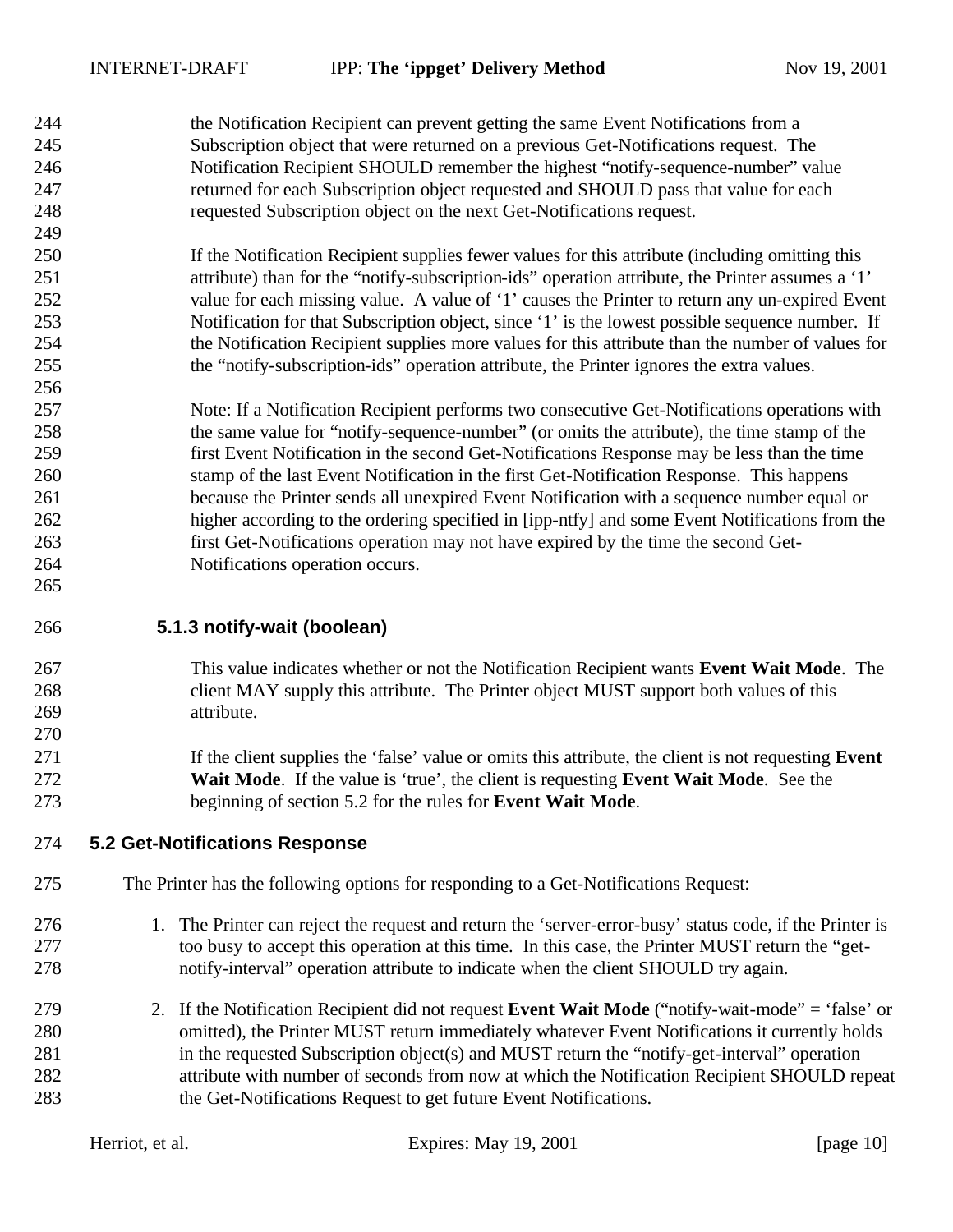- 3. If the Notification Recipient requested **Event Wait Mode** ("notify-wait-mode" = 'true'), the Printer MUST return immediately whatever Event Notifications it currently holds in the requested Subscription object(s) and MUST continue to return Event Notifications as they occur until all of the requested Subscription Objects are canceled. A Subscription Object is canceled either via the Cancel-Subscription operation or by the Printer (e.g., the Subscription Object is canceled when the associated Job completes and is no longer in the Job Retention or Job History phase - see the "ippget-event-life (integer(15:MAX))" attribute discussion in section 291 8.1).
- However, the Printer MAY decide to terminate **Event Wait Mode** at any time, including in the first response. In this case the Printer MUST return the "notify-get-interval" operation attribute. This attribute indicates that the Printer wishes to leave **Event Wait Mode** and the number of seconds in the future that the Notification Recipient SHOULD try the Get-Notifications operation again. The Notification Recipient MUST accept this response and MUST disconnect. If the Notification Recipient does not disconnect, the Printer SHOULD do so.

 From the Notification Recipient's view, the response appears as an initial burst of data, which includes the Operation Attributes Group and one Event Notification Attributes Group per Event Notification that the Printer is holding. After the initial burst of data, if the Notification Recipient has selected the **Event Wait Mode** option to wait for additional Event Notifications, the Notification Recipient receives occasional Event Notification Attribute Groups. Proxy servers may delay some Event Notifications or cause time-outs to occur. The client MUST be prepared to perform the Get-Notifications operation again when time-outs occur.

- Each attribute is encoded using the IPP rules for encoding attributes [RFC2910] and MAY be encoded in any order. Note: the Get-Jobs response in [RFC2911] acts as a model for encoding multiple groups of attributes. See section 11 for the encoding and transport rules.
- The following groups of attributes are part of the Get-Notifications Response:
- Group 1: Operation Attributes
- Status Message: In addition to the REQUIRED status code returned in every response, the response OPTIONALLY includes a "status-message" (text(255)) and/or a "detailed-status-message" (text(MAX)) operation attribute as described in [RFC2911] sections 13 and 3.1.6. The Printer can return any status codes defined in [RFC2911]. If the status code is not 'successful-xxx', the Printer MUST NOT return any Event Notification Attribute groups. The following is a description of the important status codes: **successful-ok:** the response contains all Event Notification associated with the specified subscription-ids that had been supplied in the "notify-subscription-ids" operation attribute in the request. If the requested Subscription Objects have no associated Event Notification, the response MUST contain zero Event Notifications. **successful-ok-events-complete:** indicate when this return is the last return for all Subscription objects that match the request, whether or not there are Event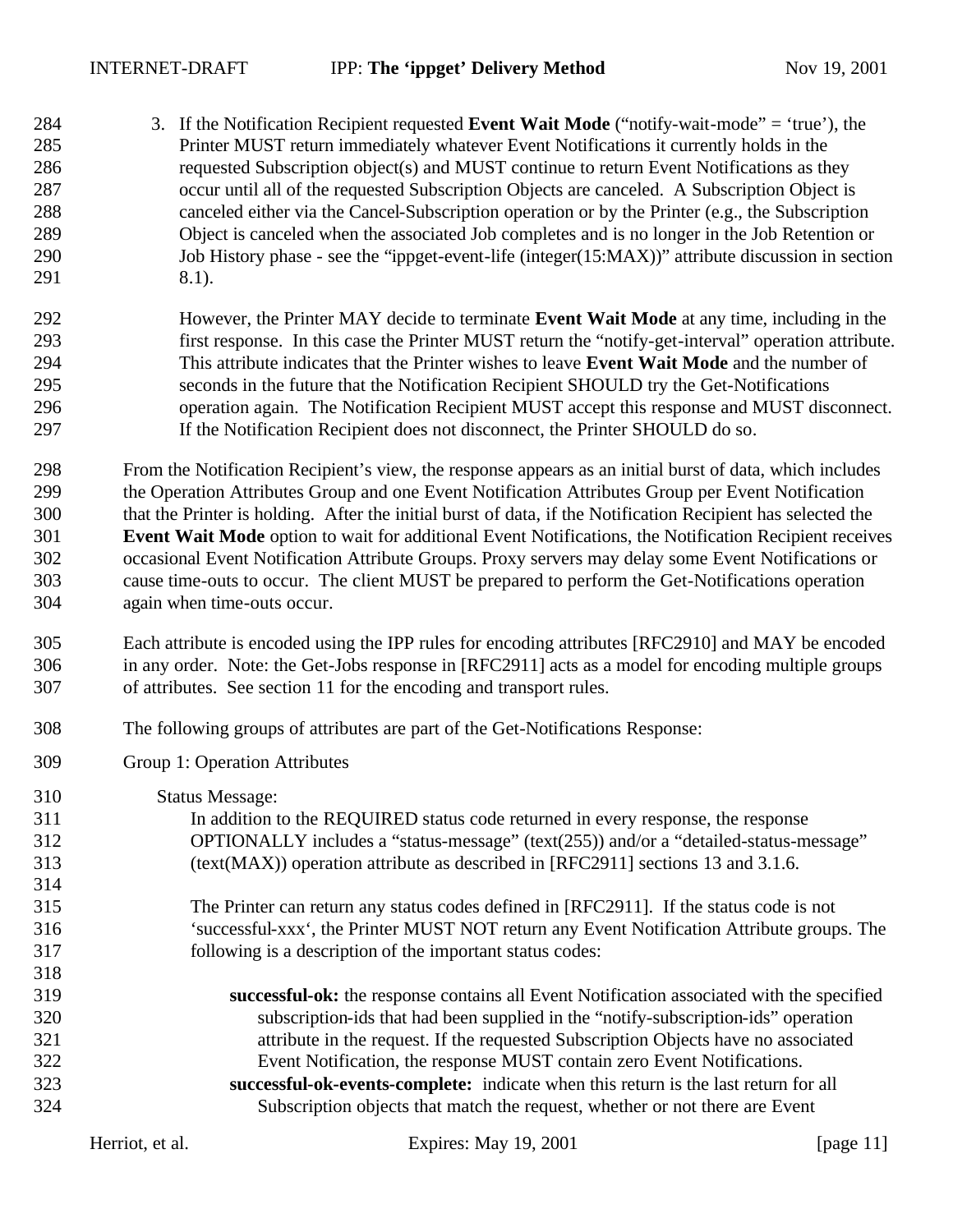| 325 | Notifications being returned. This condition occurs for Event Wait Mode with                         |
|-----|------------------------------------------------------------------------------------------------------|
| 326 | Notification Recipients waiting for responses when the Subscription Object is: (1)                   |
| 327 | canceled with a Cancel-Subscription operation, (2) deleted when the Per-Printer                      |
| 328 | Subscription lease time expires, or (3) when the 'job-completed' event occurs for a                  |
| 329 | Per-Job Subscription. This condition also occurs for a Get-Notifications request that                |
| 330 | a Notification Recipient makes after the job completes, but before the Event Life                    |
| 331 | expires. See section 10.1.                                                                           |
| 332 | client-error-not-found: The Printer has no Subscription Object's whose "notify-                      |
| 333 | subscription-id" attribute equals any of the values of the "notify-subscription-ids"                 |
| 334 | operation attribute supplied or the identified Subscription Object does not contain the              |
| 335 | "notify-pull-method" attribute with the 'ippget' keyword value.                                      |
| 336 | server-error-busy: The Printer is too busy to accept this operation. The Printer                     |
| 337 | SHOULD return the "notify-get-interval" operation attribute in the Operation                         |
| 338 | Attributes of the response, then the Notification Recipient SHOULD wait for the                      |
| 339 | number of seconds specified by the "notify-get-interval" operation attribute before                  |
| 340 | performing this operation again. If the "notify-get-interval" Operation Attribute is not             |
| 341 | present, the Notification Recipient SHOULD use the normal network back-off                           |
| 342 | algorithms for determining when to perform this operation again.                                     |
| 343 | redirection-other-site: The Printer does not handle this operation and requests the                  |
| 344 | Notification Recipient to perform the operation again with the uri specified by the                  |
| 345 | "redirect-uri" Operation Attribute in the response. See section 10.2.                                |
| 346 |                                                                                                      |
| 347 |                                                                                                      |
|     | Natural Language and Character Set:                                                                  |
| 348 | The "attributes-charset" and "attributes-natural-language" attributes as described in                |
| 349 | [RFC2911] section 3.1.4.2.                                                                           |
| 350 |                                                                                                      |
| 351 | The Printer MUST use the values of "notify-charset" and "notify-natural-language",                   |
| 352 | respectively, from one Subscription Object associated with the Event Notifications in this           |
| 353 | response.                                                                                            |
| 354 |                                                                                                      |
| 355 | Normally, there is only one matched Subscription Object, or the value of the "notify-charset"        |
| 356 | and "notify-natural-language" attributes is the same in all Subscription Objects. If not, the        |
| 357 | Printer MUST pick one Subscription Object from which to obtain the value of these attributes.        |
| 358 | The algorithm for picking the Subscription Object is implementation dependent. The choice of         |
| 359 | natural language is not critical because 'text' and 'name' values can override the "attributes-      |
| 360 | natural-language" operation attribute. The Printer's choice of charset is critical because a bad     |
| 361 | choice may leave it unable to send some 'text' and 'name' values accurately.                         |
| 362 |                                                                                                      |
| 363 | 5.2.1 notify-get-interval (integer(0:MAX))                                                           |
| 364 | The value of this operation attribute is the number of seconds that the Notification Recipient       |
| 365 | SHOULD wait before trying the Get-Notifications operation again. The Printer MUST return             |
| 366 | this operation attribute if: $(1)$ it is too busy to return events, $(2)$ the Notification Recipient |
| 367 | client did not request Event Wait Mode, or (3) the Printer is terminating Event Wait Mode.           |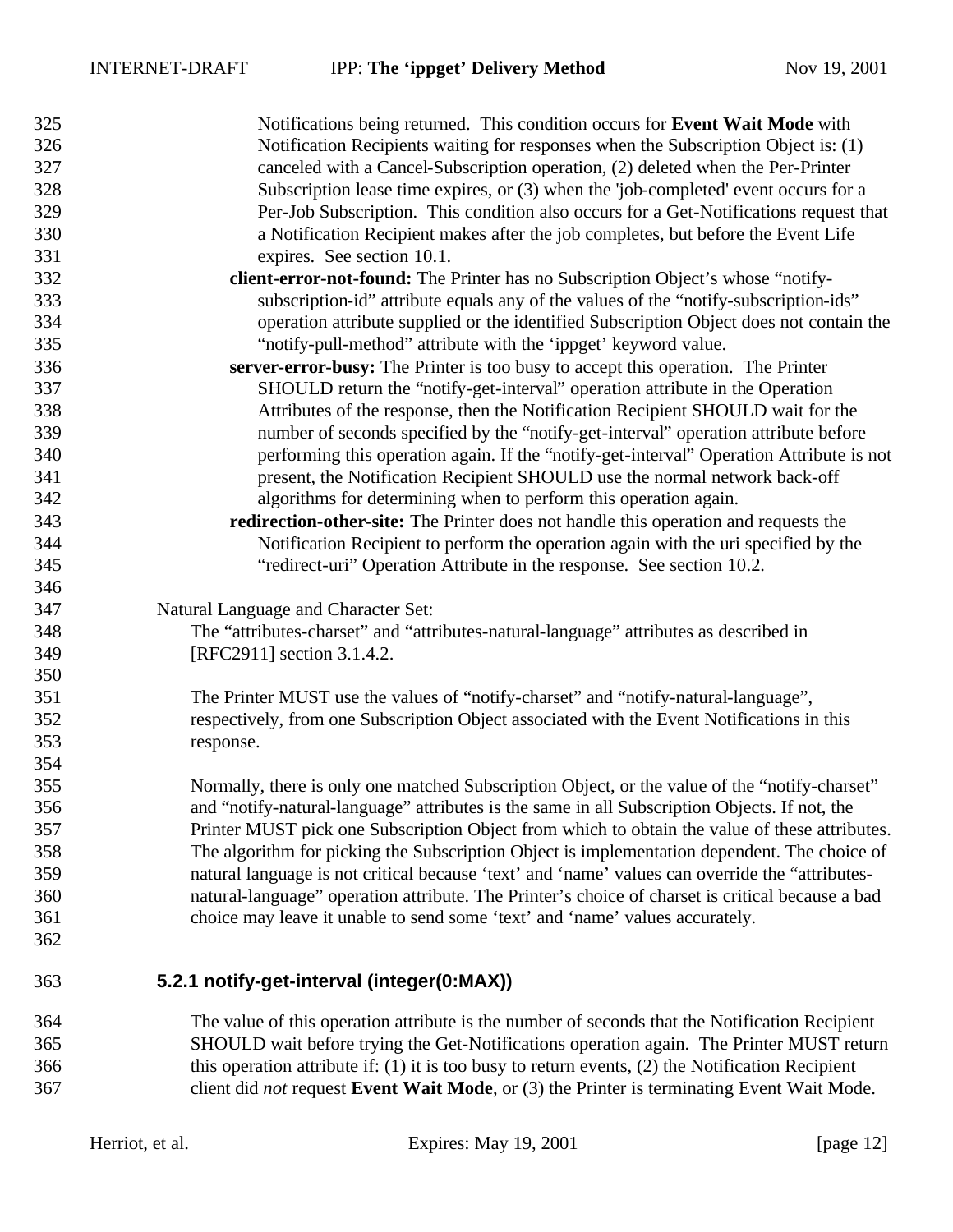The client MUST accept this attribute and SHOULD re-issue the Get-Notifications operation (with or without "notify-wait" = 'true') the indicated number of seconds in the future in order to get more Event Notifications This value is intended to help the client be a good network citizen.

 The value of this attribute MUST be at least as large as the value of the Printer's "ippget- event-life" Printer Description attribute (see section 8.1). The Printer MAY return a value that is larger than the value of the "ippget-event-life" Printer Description attribute provided that the Printer increases the Event Life for this Subscription object, so that Notification Recipients taking account of the larger value and polling with a longer interval will *not* miss events. Note; implementing such an algorithm requires some hidden attributes in the Subscription object that are IMPLEMENTATION DEPENDENT.

 If the Printer wants to remain in **Event Wait Mode**, then the Printer MUST NOT return this attribute in the response.

 Here is a complete table of combinations of "notify-wait", "status-code", "notify-get-interval", and Event Notification Attributes Groups for Get-Notification initial (Wait and No Wait) Responses and subsequent **Event Wait Mode** Responses (which may be staying in **Event Wait Mode** or may be requesting the Notification Recipient to leave **Event Wait Mode**):

### **Table 2 - Combinations of "notify-wait", "status-code", and "notify-get-interval"**

| client sends:<br>"notify-wait" | Printer returns:<br>"status-code" | Printer returns:<br>"notify-get-<br>interval" | <b>Event Notification</b><br><b>Attribute Groups</b> |
|--------------------------------|-----------------------------------|-----------------------------------------------|------------------------------------------------------|
| 1. 'false' $*$                 | 'successful-ok'                   | <b>MUST</b> return N                          | maybe                                                |
| 2. 'false' $*$                 | 'not-found'                       | <b>MUST NOT</b>                               | <b>MUST NOT</b>                                      |
| 3. 'false' $*$                 | 'busy'                            | <b>MUST</b> return N                          | <b>MUST NOT</b>                                      |
| 4. 'false' $*$                 | 'events-complete'                 | <b>MUST NOT</b>                               | 'job-completed'                                      |
| 5. 'true'                      | 'successful-ok'                   | <b>MUST NOT</b>                               | <b>MUST</b>                                          |
| 6. 'true'                      | 'successful-ok'                   | <b>MUST</b> return N                          | maybe                                                |
| $7.$ 'true'                    | 'not-found'                       | <b>MUST NOT</b>                               | <b>MUST NOT</b>                                      |
| 8. 'true'                      | 'busy'                            | <b>MUST</b> return N                          | <b>MUST NOT</b>                                      |
| $9.$ 'true'                    | 'events-complete'                 | <b>MUST NOT</b>                               | 'job-completed' or<br>maybe other                    |

\* 'false' or client omits the "notify-wait" attribute.

Explanation:

- 1-4: client does *not* request **Event Wait Mode**
- 5-9: client requests **Event Wait Mode**
- 2,7: Subscription object not found, or was canceled earlier; client should NOT try again.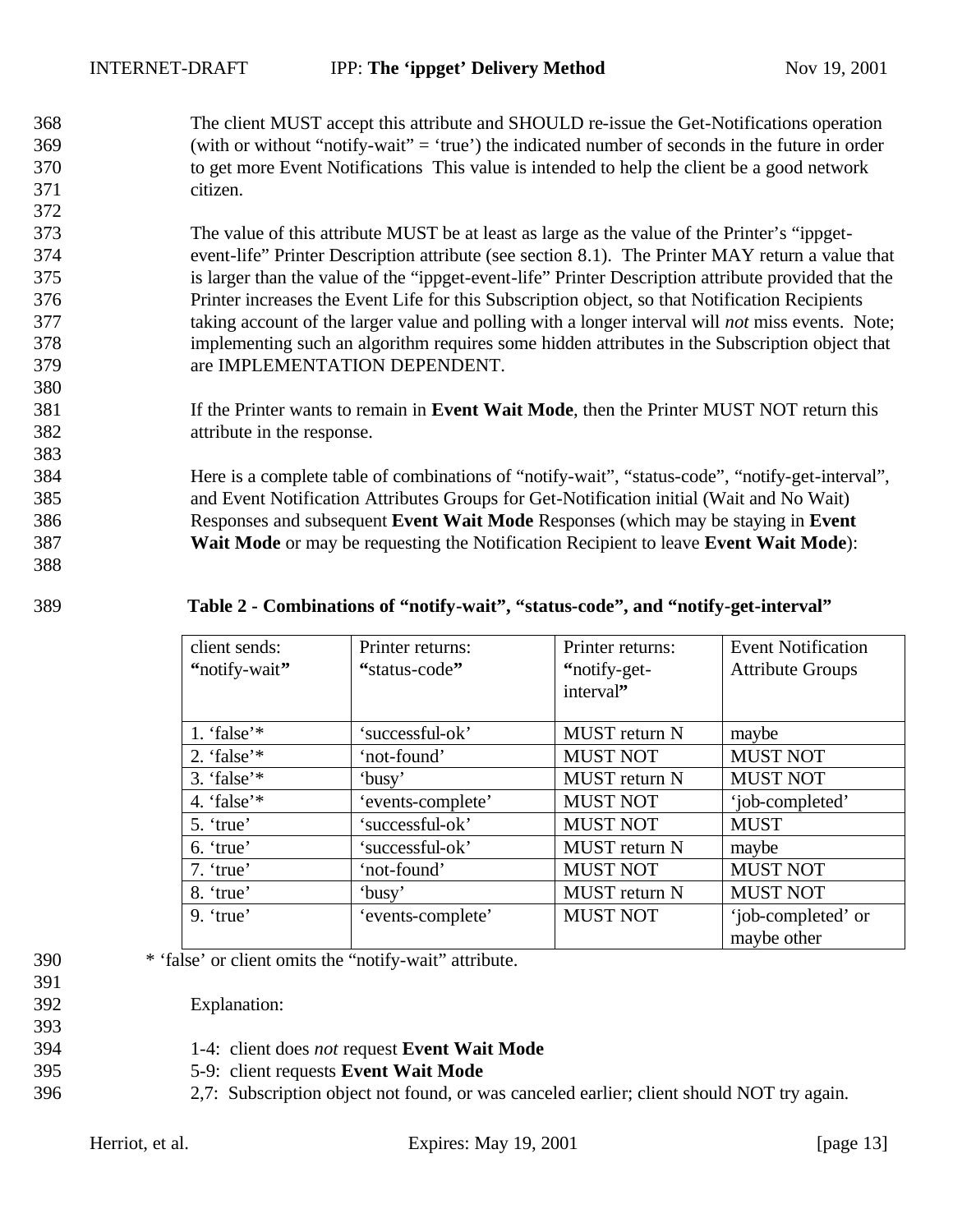| 397 | 3,8: server busy, tells client to try later; client should try again in N seconds.                 |
|-----|----------------------------------------------------------------------------------------------------|
| 398 | 4: client polled after job completed, but before Event Life expired, and got the 'job-             |
| 399 | completed' event, so the client shouldn't bother trying again; client should NOT try again later.  |
| 400 | 5: Printer returns one or more Event Notifications and is OK to stay in Event Wait Mode;           |
| 401 | the client waits for more Event Notifications to be returned.                                      |
| 402 | 6: Printer wants to leave <b>Event Wait mode.</b> Can happen on the first response (with or        |
| 403 | without Event Notifications) or happen on a subsequent response with or without Event              |
| 404 | Notifications; the client SHOULD try again in N seconds.                                           |
| 405 | 9: Printer either (1) returns 'job-completed' event or (2) the Subscription Object was canceled    |
| 406 | by either a Cancel-Job or a Per-Printer Subscription expired without being renewed. For case       |
| 407 | (1), at least one Event Notification MUST be returned, while for case (2), it is unlikely that any |
| 408 | Event Notifications are returned; the client should NOT try again.                                 |
| 409 |                                                                                                    |
| 410 |                                                                                                    |
|     |                                                                                                    |

## **5.2.2 printer-up-time (integer(1:MAX))**

 The value of this attribute is the Printer's "printer-up-time" attribute at the time the Printer sends this response. The Printer MUST return this attribute. Because each Event Notification also contains the value of this attribute when the event occurred, the value of this attribute lets a Notification Recipient know when each Event Notification occurred relative to the time of this response.

#### **5.2.3 redirect-uri (uri)**

 

- The value of this attribute is the uri that the Notification Recipient MUST use for a subsequent Get-Notifications operation. The Printer MAY support this attribute. This attribute MUST be returned in the Operation Attributes Group if and only if the Printer returns the 'redirection-other-site' status code (see section 10.2).
- Group 2: Unsupported Attributes

See [RFC2911] section 3.1.7 for details on returning Unsupported Attributes.

- Group 3 through N: Event Notification Attributes
- The Printer responds with one Event Notification Attributes Group per matched Event Notification. The entire response is considered a single Compound Event Notification (see [ipp-ntfy]). The matched Event Notifications are all un-expired Event Notification associated with the matched Subscription Objects and MUST follow the "Event Notification Ordering" requirements for Event Notifications within a Compound Event Notification specified in [ipp- ntfy] section 9. In other words, the Printer MUST order these Event Notification groups in ascending time stamp (and sequence number) order for a Subscription object. If Event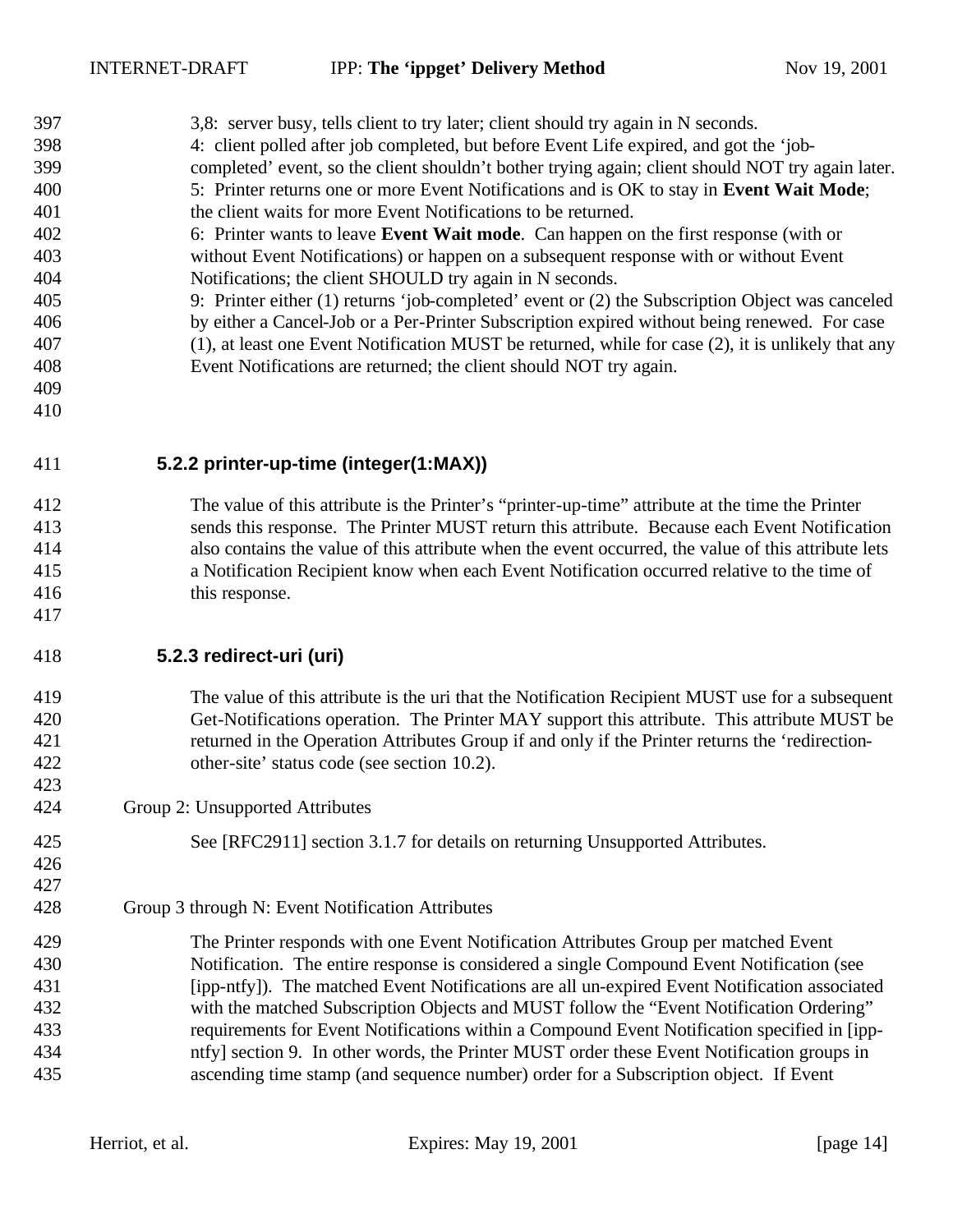- Notifications for multiple Subscription objects are being returned, the Notification Events for the next Subscription object follow in ascending time stamp order, etc.
- Each Event Notification Group MUST contain all of attributes specified in section 9.1 ("Content of Machine Consumable Event Notifications") of [ipp-ntfy] with exceptions denoted by asterisks in the tables below.
- The tables below are copies of the tables in section 9.1 ("Content of Machine Consumable Event Notifications") of [ipp-ntfy] except that each cell in the "Sends" column is a "MUST".
- If more than one Event Notification is being returned and the status of each is not the same, then the Printer MUST return a "notify-status-code" attribute in each Event Notification Attributes group to indicate the differing status values.
- For an Event Notification for all Events, the Printer includes the attributes shown in Table 3.
- 

| Source Value                                      | Sends       | Source Object             |
|---------------------------------------------------|-------------|---------------------------|
|                                                   |             |                           |
| notify-subscription-id (integer(1:MAX))           | <b>MUST</b> | Subscription              |
| notify-printer-uri (uri)                          | <b>MUST</b> | Subscription              |
| notify-subscribed-event (type2 keyword)           | <b>MUST</b> | <b>Event Notification</b> |
| printer-up-time (integer( $1:MAX$ )) *            | <b>MUST</b> | Printer                   |
| printer-current-time (dateTime)                   | MUST **     | Printer                   |
| notify-sequence-number (integer (0:MAX))          | <b>MUST</b> | Subscription              |
| notify-charset (charset)                          | <b>MUST</b> | Subscription              |
| notify-natural-language (naturalLanguage)         | <b>MUST</b> | Subscription              |
| notify-user-data (octetString(63))                | MUST ***    | Subscription              |
| notify-text (text)                                | <b>MUST</b> | <b>Event Notification</b> |
| attributes from the "notify-attributes" attribute | MUST ****   | Printer                   |
| attributes from the "notify-attributes" attribute | MUST ****   | Job                       |
| attributes from the "notify-attributes" attribute | MUST ****   | Subscription              |

#### **Table 3 – Attributes in Event Notification Content**

- \* As specified in [ipp-ntfy] section 9, the value of the "printer-up-time" attribute sent in each Event Notification MUST be the time at which the Event occurred, not the time at which the Event Notification was sent.
- \*\* The Printer MUST send the "printer-current-time" attribute if and only if it supports the "printer-current-time" attribute on the Printer object.
- \*\*\* If the associated Subscription Object does not contain a "notify-user-data" attribute, the Printer MUST send an octet-string of length 0.
-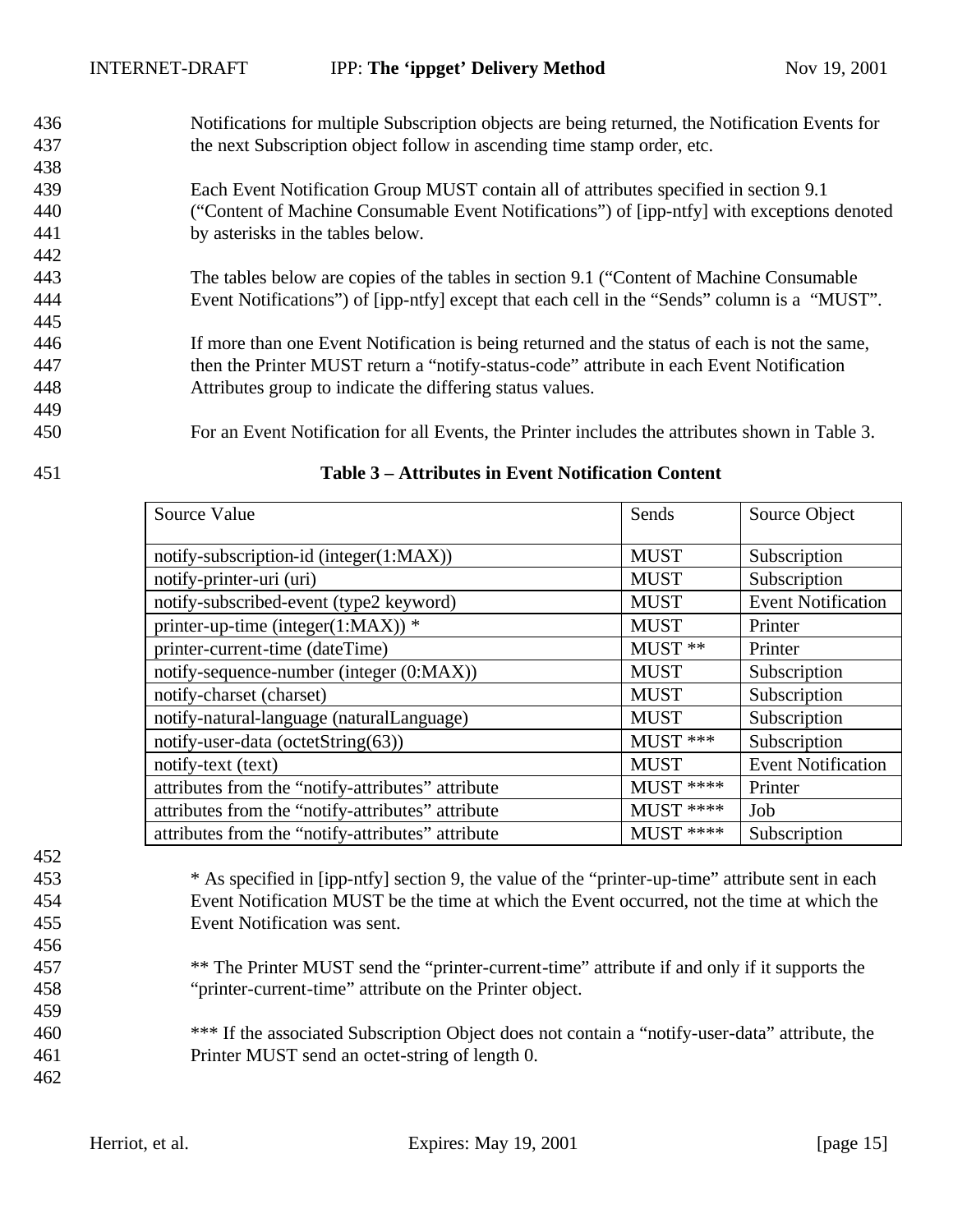- 463 \*\*\*\* If the "notify-attributes" attribute is present on the Subscription Object, the Printer 464 MUST send all attributes specified by the "notify-attributes" attribute. Note: if the Printer 465 doesn't support the "notify-attributes" attribute, it is not present on the associated Subscription 466 Object.
- 468 For Event Notifications for Job Events, the Printer includes the additional attributes shown in 469 Table 4.
- 

| 470 | Table 4 – Additional Attributes in Event Notification Content for Job Events |
|-----|------------------------------------------------------------------------------|
|     |                                                                              |

| Source Value                               | Sends             | Source Object |
|--------------------------------------------|-------------------|---------------|
| job-id (integer $(1:MAX)$ )                | <b>MUST</b>       | Job           |
| job-state (type1 enum)                     | <b>MUST</b>       | Job           |
| job-state-reasons (1setOf type2 keyword)   | <b>MUST</b>       | Job           |
| job-impressions-completed (integer(0:MAX)) | MUST <sup>*</sup> | Job           |

471

472 \* The Printer MUST send the "job-impressions-completed" attribute in an Event Notification 473 only for the combinations of Events and Subscribed Events shown in Table 5.

474

#### 475 **Table 5 – Combinations of Events and Subscribed Events for "job-impressions-completed"**

| <b>Job Event</b> | Subscribed Job Event |
|------------------|----------------------|
| 'iob-progress'   | 'iob-progress'       |
| 'iob-completed'  | 'iob-completed'      |
| 'iob-completed'  | 'iob-state-changed'  |

# 476

477

478 For Event Notification for Printer Events, the Printer includes the additional attributes shown 479 in Table 6.

| 480 | Table 6 – Additional Attributes in Event Notification Content for Printer Events |
|-----|----------------------------------------------------------------------------------|
|-----|----------------------------------------------------------------------------------|

| Source Value                                 | Sends       | Source Object |
|----------------------------------------------|-------------|---------------|
| printer-state (type1 enum)                   | MUST        | Printer       |
| printer-state-reasons (1setOf type2 keyword) | <b>MUST</b> | Printer       |
| printer-is-accepting-jobs (boolean)          | <b>MUST</b> | Printer       |

# 481 **6 Additional Information about Subscription Template Attributes**

482 The 'ippget' Delivery Method does not define any addition Subscription Template attributes. The 483 'ippget' Delivery Method has the same conformance requirements for Subscription Template attributes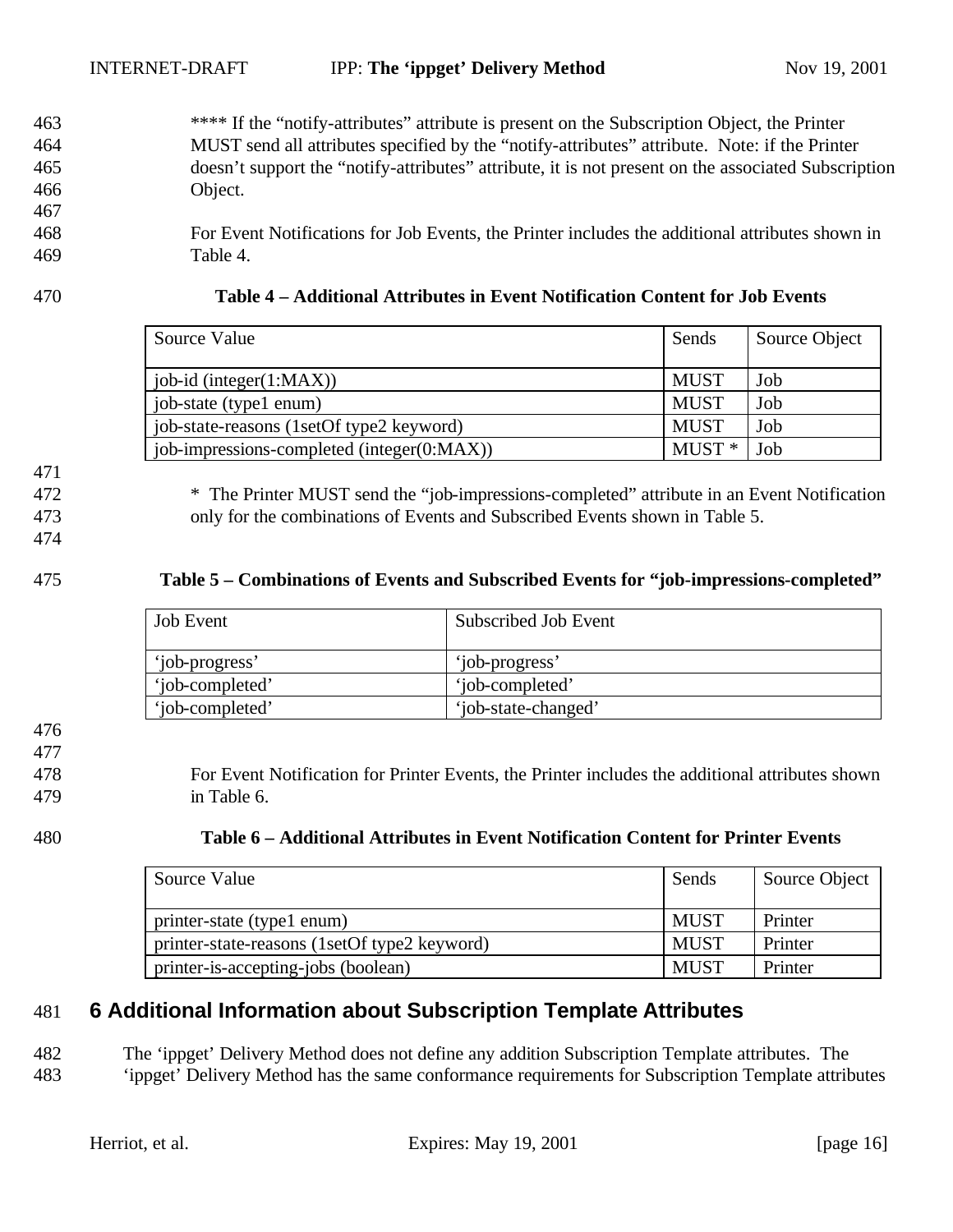as defined in [ipp-ntfy]. This section defines additional information about Subscription Template attributes defined in [ipp-ntfy].

### **6.1 notify-pull-method (type2 keyword)**

- This Subscription Template attribute identifies the Pull Delivery Method to be used for the Subscription Object (see [ipp-ntfy]). In order to support the 'ippget' Pull Delivery Method defined in this document, the Printer MUST support this attribute with the following keyword value:
- 'ippget': indicates that the IPPGET Pull Delivery Method is to be used for this Subscription Object.

## **7 Subscription Description Attributes**

- The 'ippget' Delivery Method has the same conformance requirements for Subscription Description attributes as defined in [ipp-ntfy]. The 'ippget' Delivery Method does not define any addition
- Subscription Description attributes.

# **8 Additional Printer Description Attributes**

This section defines additional Printer Description attributes for use with the 'ippget' Delivery Method.

### **8.1 ippget-event-life (integer(15:MAX))**

- This Printer Description attribute specifies the Event Life value that the Printer assigns to each Event, i.e., the number of seconds after an Event occurs during which a Printer will return that Event in an Event Notification in a Get-Notifications response. After the Event Life expires for the Event, the Printer MAY no longer return an Event Notification for that Event in a Get-Notifications response.
- The Printer MUST support this attribute if it supports the 'ippget' Delivery Method. The value MUST be 15 or more (at least 15 seconds) and 60 (seconds) is the RECOMMENDED value to align with the PWG Job Monitoring MIB [RFC2707] jmGeneralJobPersistence and jmGeneralAttributePersistence objects.
- For example, assume the following:
- 1. a client performs a Job Creation operation that creates a Subscription Object associated with the 'ippget' Delivery Method, AND
- 2. an Event associated with the new Job occurs immediately after the Subscription Object is created, AND
- 3. the same client or some other client performs a Get-Notifications operation such that the client is *connected* N seconds after the Job Creation operation.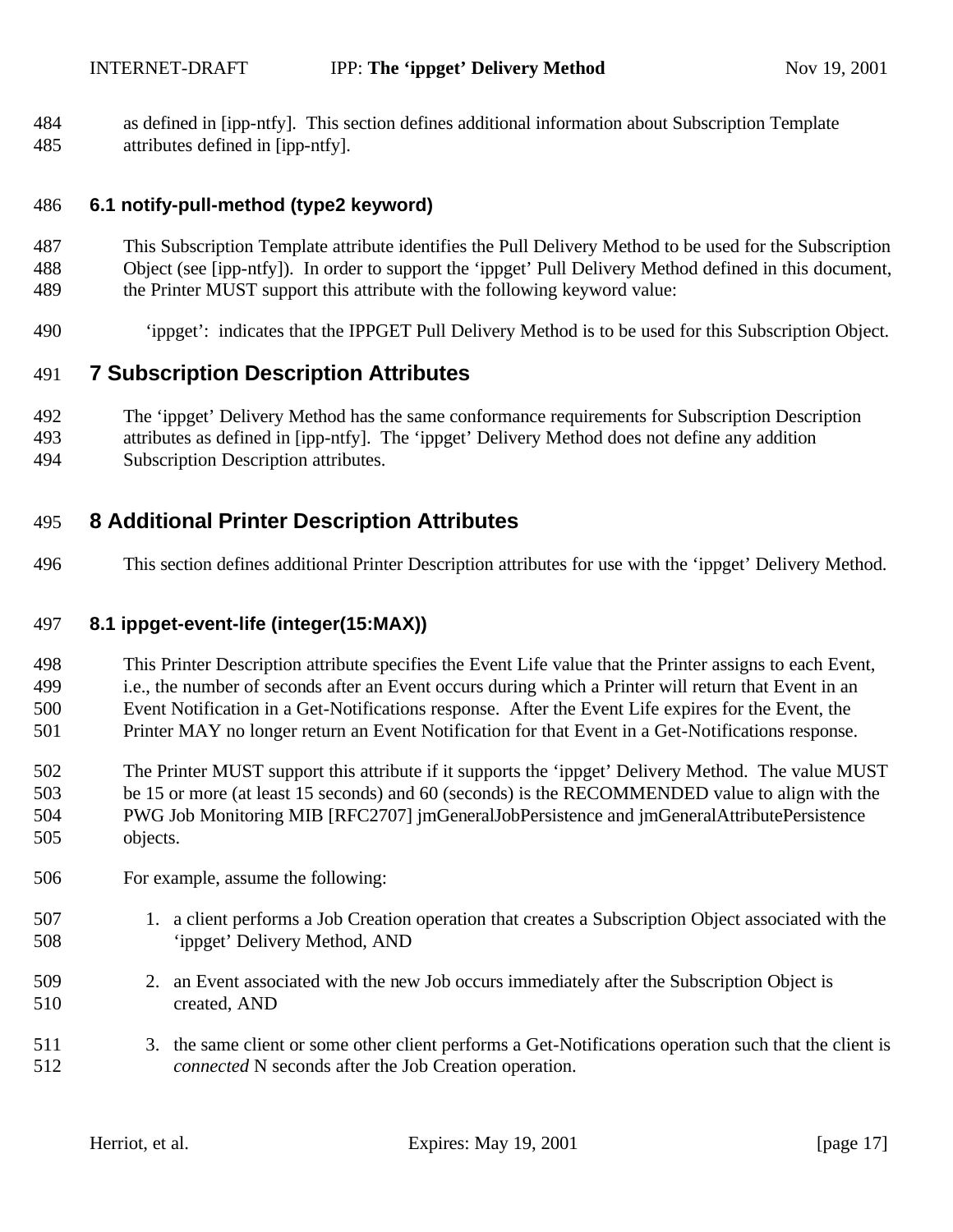513 Then, if N is less than the value of this attribute, the client(s) performing the Get-Notifications operations can expect not to miss any Event-Notifications, barring some unforeseen lack of memory space in the Printer. Note: The client MUST initiate the Get-Notifications a time that is sufficiently less that N seconds to account for network latency so that it is *connected* to the Printer before N seconds elapses.

 If a Printer supports the 'ippget' Delivery Method, it MUST keep 'completed', 'canceled', or 'aborted' Job objects in the Job Retention and/or Job History phases for at least as long as this attribute's value. The Printer MAY retain jobs longer that this value. See [RFC2911] section 4.3.7.1 and the discussion in [ipp-ntfy] 'job-completed' event) that explains that a Notification Recipients can query the Job after receiving a 'job-completed' Event Notification in order to find out other information about the job that is 'completed', 'aborted', or 'canceled'. However, this attribute has no effect on the Cancel- Subscription operation which deletes the Subscription object immediately, whether or not it contain the "notify-pull-method" attribute with the 'ippget' keyword value. Immediately thereafter, subsequent Get-Notifications Responses MUST NOT contain Event Notifications associated with the canceled Subscription object.

# **9 New Values for Existing Printer Description Attributes**

This section defines additional values for existing Printer Description attributes defined in [ipp-ntfy].

### **9.1 notify-pull-method-supported (1setOf type2 keyword)**

- The following keyword value for the "notify-pull-method-supported" attribute is added in order to support the new Delivery Method defined in this document:
- 'ippget' The IPP Notification Pull Delivery Method defined in this document.

#### **9.2 operations-supported (1setOf type2 enum)**

- Table 7 lists the "operation-id" value defined in order to support the new Get-Notifications operation defined in this document.
- 

#### **Table 7 – Operation-id assignments**

| Value  | <b>Operation Name</b> |
|--------|-----------------------|
| 0x001C | Get-Notifications     |

## **10 New Status Codes**

 The following status codes are defined as extensions for this Delivery Method and are returned as the status code of the Get-Notifications operation in Group 1 or Group 3 to N.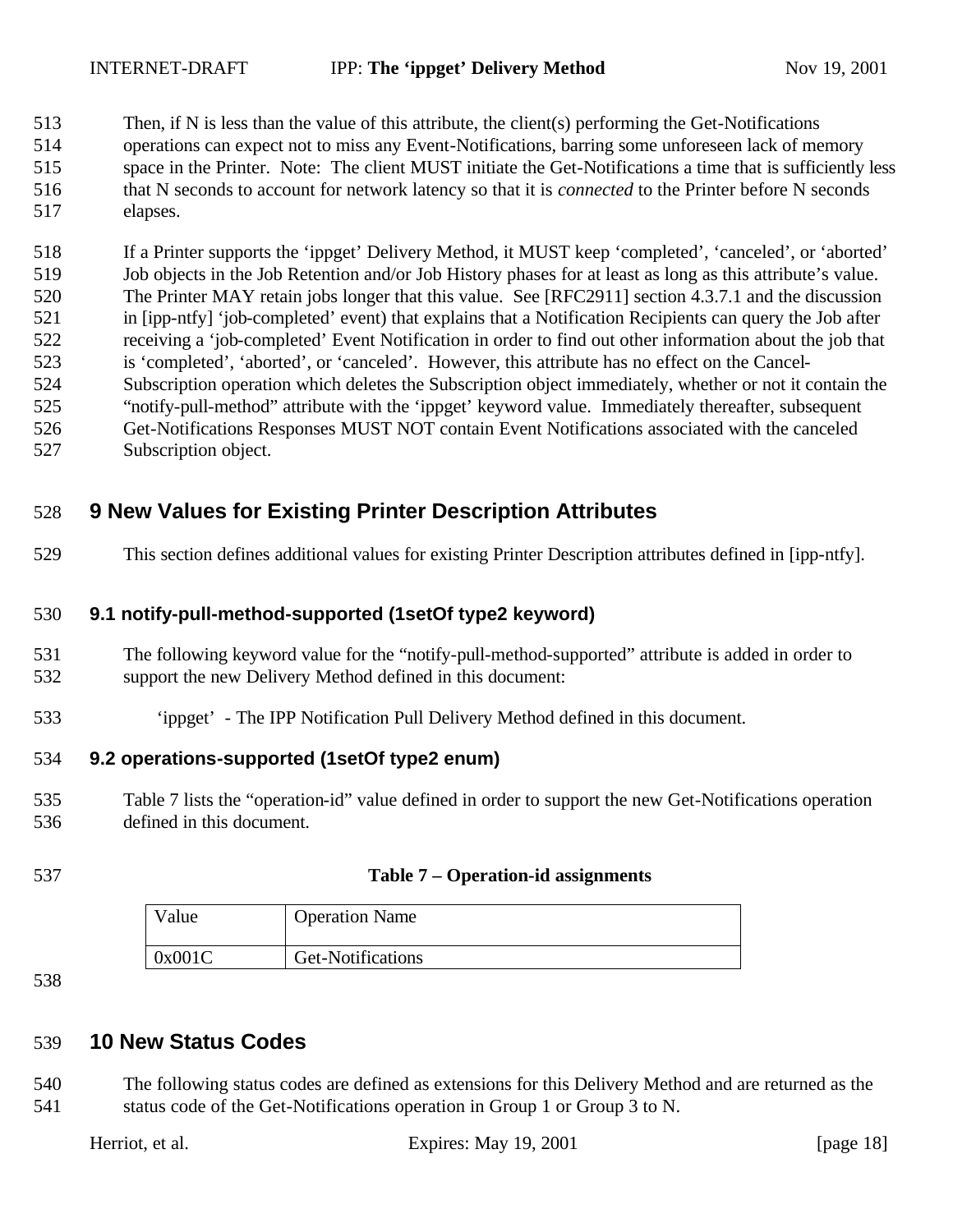#### **10.1 successful-ok-events-complete (0x0007)**

 The Printer MUST return the 'successful-ok-events-complete' status code to indicate when this Get- Notifications response is the last response for a Subscription object, whether or not there are Event Notifications being returned. This condition occurs for **Event Wait Mode** with Notification Recipients waiting for responses when the Subscription Object is: (1) canceled with a Cancel-Subscription operation, (2) deleted when the Per-Printer Subscription lease time expires, or (3) when the 'job- completed' event occurs for a Per-Job Subscription. This condition also occurs for a Get-Notifications request that a Notification Recipient makes after the job completes, but before the Event Life expires.

#### **10.2 redirection-other-site (0x0300)**

 This status code means that the Printer doesn't perform that Get-Notifications operation and that the "redirect-uri" operation attribute in the response contains the uri that the Notification Recipient MUST use for performing the Get-Notifications operation. If the client issues subsequent Get-Notifications operations, it MUST use the value of the "redirect-uri" operation attribute returned by the Printer as the target of the operation.

# **11 Encoding and Transport**

 This section defines the encoding and transport considerations for this Delivery Method based on [RFC2910].

 The encoding of a Get-Notifications Response is modeled the Get-Jobs Response (see [RFC2911]). In a Get-Notifications Response, each Event Notification Attributes Group MUST start with an 'event- notification-attributes-tag' (see the section "Encodings of Additional Attribute Tags" in [ipp-ntfy]), and end with an 'end-of-attributes-tag'. In addition, for **Event Wait Mode** the multi-part/related is used to separate each multiple response (in time) to a single Get-Notifications Request.

- The Printer returns Get-Notification Response as follows:
- 1. If the Notification Recipient client did not request **Event Wait Mode** ("notify-wait" = 'false' or omitted), the Printer ends the response with an 'end-of-attributes-tag' (see [RFC2911] Get-Jobs encoding) as with any operation response.
- 2. If the Notification Recipient client requests **Event Wait Mode** ("notify-wait" = 'true') and the Printer wishes to honor the request, the Printer MUST return the response as an application/ipp part inside a multi-part/related MIME media type. When one or more additional Events occur, the Printer returns each as an additional Event Notification Group using a separate application/ipp part under the multi-part/related type.
- 3. If the client requested **Event Wait Mode** ("notify-wait" = 'true'), but the Printer does not wish to honor the request in the initial response but wants the client explicitly poll for Event Notifications, the Printer MUST return the "notify-get-interval" operation attribute (see section 5.2.1). The Printer returns the response as an application/ipp part which MAY be inside an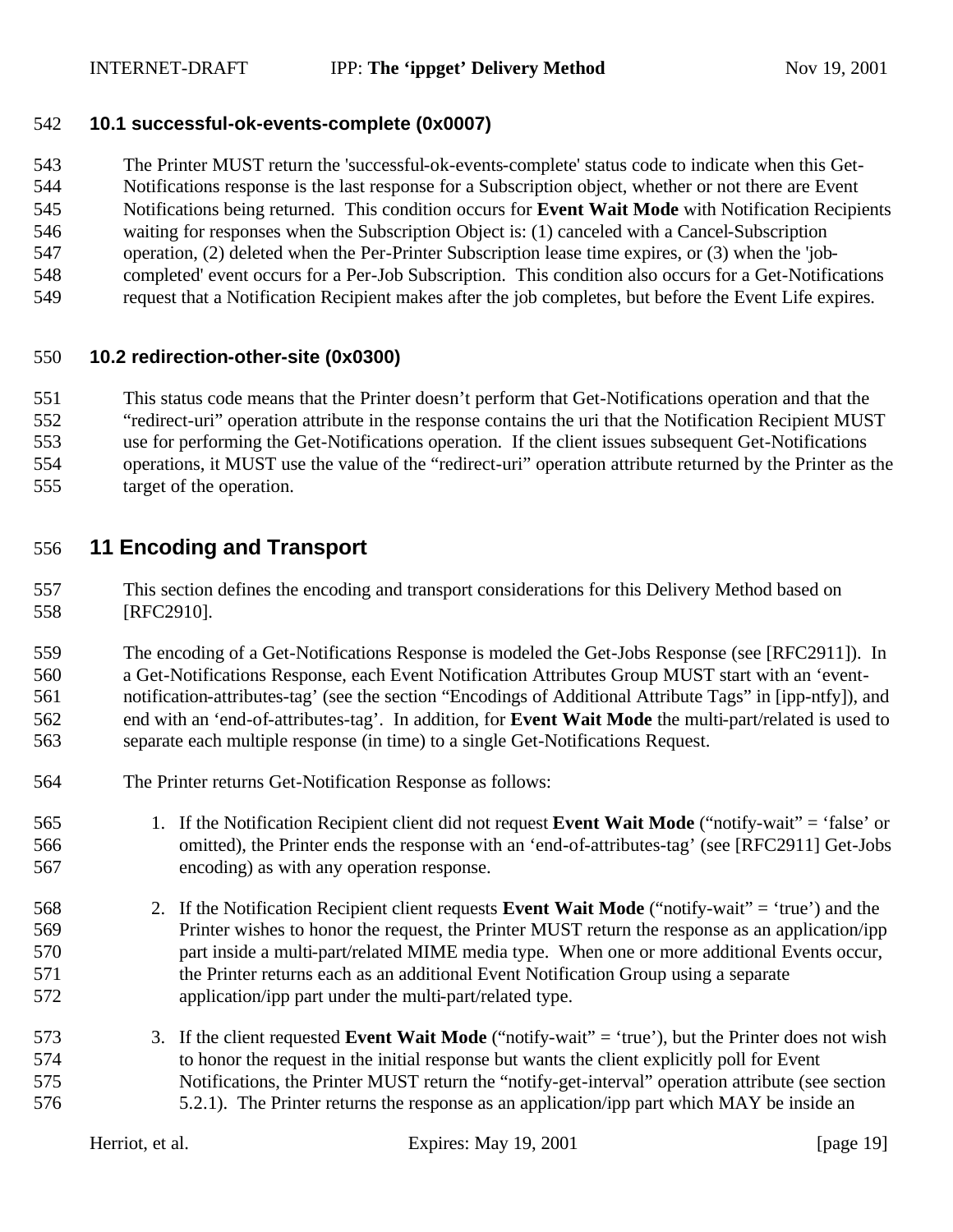multi-part/related type. The client MUST accept this response and re-issue the Get- Notifications request in the future indicated by the value of the "notify-get-interval" attribute value..

 4. If the client requested **Event Wait Mode** ("notify-wait" = 'true'), and the Printer initially honored the request, but later wishes to leave **Event Wait Mode**, the Printer MUST return the "notify-get-interval" operation attribute (see section 5.2.1). The Printer returns the response as an application/ipp part which MUST be inside an multi-part/related type.

 Note: All of the above is without either the Printer or the Notification Recipient closing the connection. In fact, the connection SHOULD remain open for any subsequent IPP operations. However, either the Notification Recipient or the Printer can abnormally terminate by closing the connection. But, if the Printer closes the connection too soon after returning the response, the client may not receive the response.

The Printer MAY chunk the responses, but this has no significance to the IPP semantics.

 Note: While HTTP/1.1 allows a proxy to collect chunked responses over a period of time and return them back as a single un-chunked response (with a Content Length instead). However, in practice no proxy wants to have an infinite buffer. Also no proxy want to hold up responses, since user would be furious.

 This notification delivery method uses the IPP transport and encoding [RFC2910] for the Get-Notifications operation with the following extension allocated in [ipp-ntfy]:

#### **Table 8 – The "event-notification-attributes-tag" value**

| Tag Value (Hex) | Meaning                             |
|-----------------|-------------------------------------|
| 0x07            | "event-notification-attributes-tag" |

#### 

#### **12 Conformance Requirements**

The 'ippget' Delivery Method is RECOMMEND for Printers to support.

#### **12.1 Conformance for IPP Printers**

- IPP Printers that conform to this specification:
- 1. MUST meet the conformance requirements defined in [ipp-ntfy] for a Pull Delivery Method;
- 2. MUST support the Get-Notifications operation defined in section 5, including **Event Wait Mode**;
- 3. MUST support the Subscription Template object attributes as defined in section 6;

Herriot, et al. Expires: May 19, 2001 [page 20]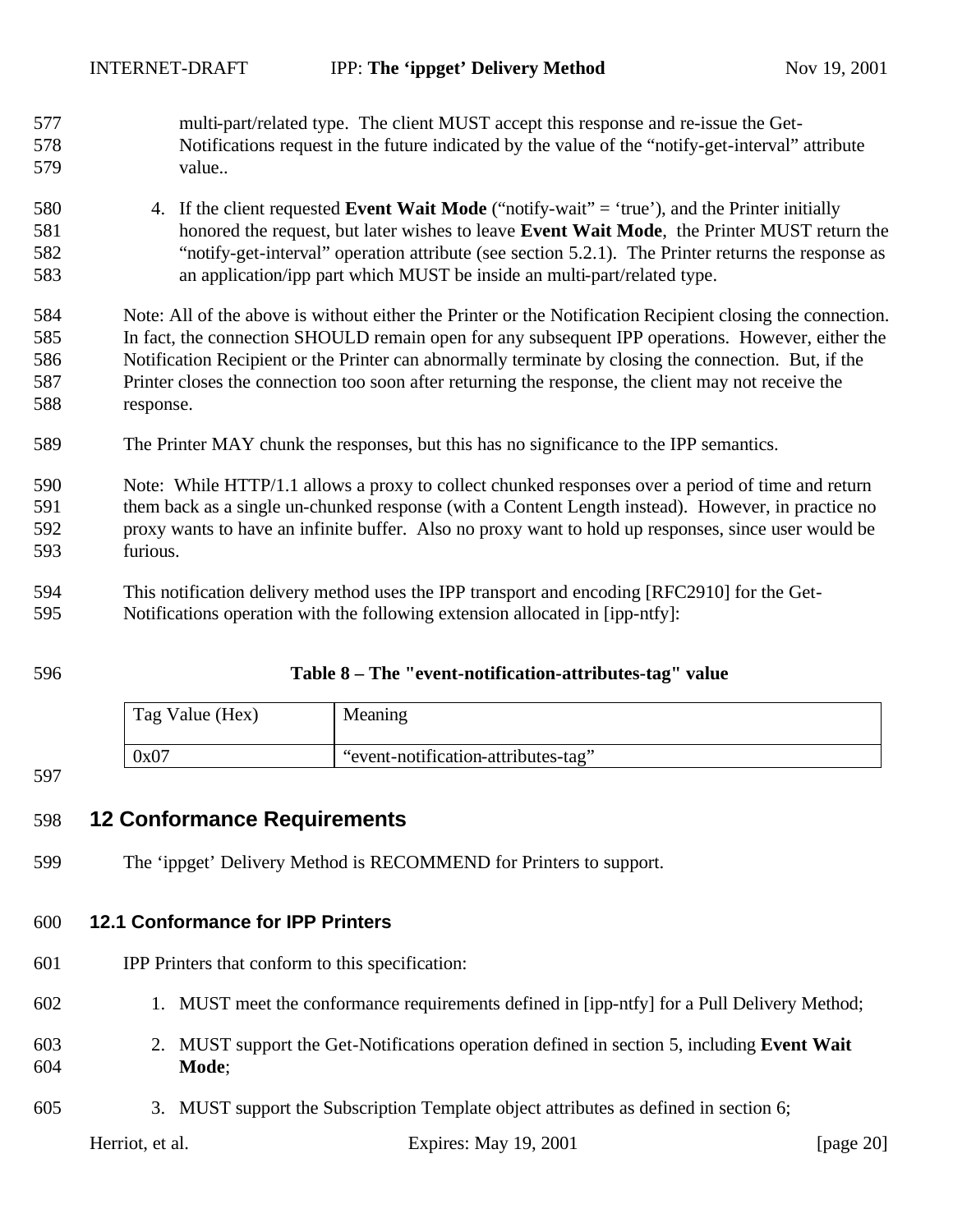| 606               | 4. MUST support the Subscription Description object attributes as defined in section 7;                                                                                                                                                                       |
|-------------------|---------------------------------------------------------------------------------------------------------------------------------------------------------------------------------------------------------------------------------------------------------------|
| 607<br>608<br>609 | 5. MUST support the "ippget-event-life" Printer Description attribute defined in section 8.1,<br>including retaining jobs in the Job Retention and/or Job History phases for at least as long as the<br>value specified by the Printer's "ippget-event-life"; |
| 610<br>611        | 6. MUST support the additional values for IPP/1.1 Printer Description attributes defined in section<br>9;                                                                                                                                                     |
| 612               | 7. MUST support the 'successful-ok-events-complete' status code as described in section 10.1;                                                                                                                                                                 |
| 613<br>614        | 8. MUST support the "redirection-other-site" status code defined 10.2, if it redirects Get-<br>Notifications operations;                                                                                                                                      |
| 615<br>616        | 9. MUST listen for the IPP Get-Notifications operation requests on IANA-assigned well-known<br>port 631, unless explicitly configured by system administrators or site policies;                                                                              |
| 617<br>618        | 10. SHOULD NOT listen for IPP Get-Notifications operation requests on any other port, unless<br>explicitly configured by system administrators or site policies.                                                                                              |
| 619               | <b>12.2 Conformance for IPP Clients</b>                                                                                                                                                                                                                       |
| 620               | IPP Clients that conform to this specification:                                                                                                                                                                                                               |
| 621<br>622        | 1. MUST create Subscription Objects containing the "notify-pull-method" attribute (as opposed to<br>the "notify-recipient-uri" attribute) using the 'ippget' keyword value;                                                                                   |
| 623<br>624        | 2. MUST send IPP Get-Notifications operation requests via the port specified in the associated<br>'ipp' URL (if present) or otherwise via IANA assigned well-known port 631;                                                                                  |
| 625<br>626<br>627 | 3. MUST convert the associated 'ipp' URLs for use in IPP Get-Notifications operation to their<br>corresponding 'http' URL forms for use in the HTTP layer according to the rules in section 5<br>"IPP URL Scheme" in [RFC2910].                               |

# **13 IANA Considerations**

- This section contains the exact information for IANA to add to the IPP Registries according to the procedures defined in RFC 2911 [RFC2911] section 6.
- *Note to RFC Editors: Replace RFC NNNN below with the RFC number for this document, so that it accurately reflects the content of the information for the IANA Registry.*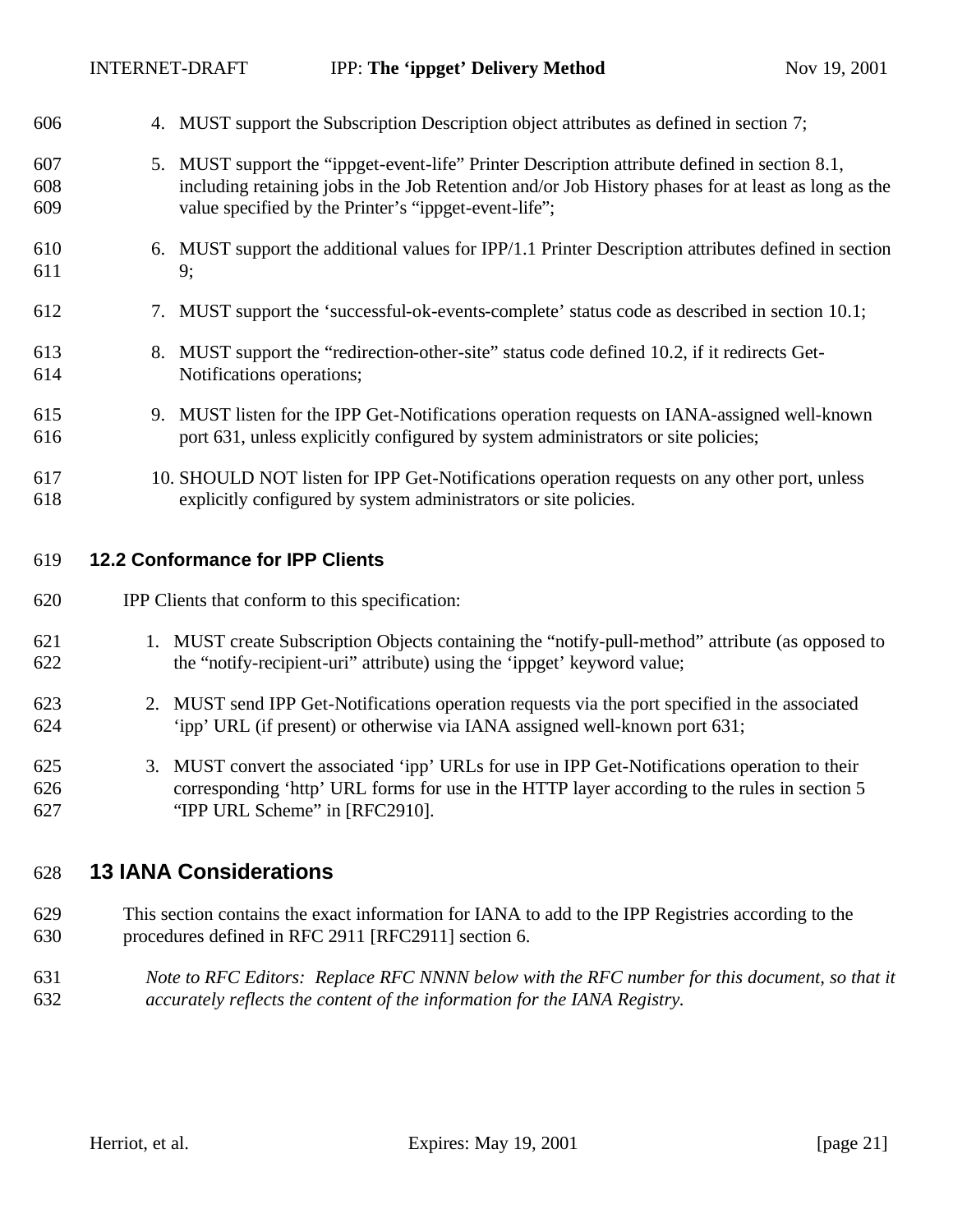### **13.1 Additional attribute value registrations for existing attributes**

 This section lists additional attribute value registrations for use with existing attributes defined in other documents.

#### **13.1.1 Additional values for the "notify-pull-method-supported" Printer attribute**

 The following table lists the keyword value defined in this document as an additional keyword value for use with the "notify-pull-method-supported" Printer attribute defined in [ipp-ntfy]. This is to be registered according to the procedures in RFC 2911 [RFC2911] section 6.1.

| 640<br>641      | keyword Attribute Values:<br>ippget |  | Ref. |  |  |  | RFC NNNN | Section:<br>9.1 |  |  |  |
|-----------------|-------------------------------------|--|------|--|--|--|----------|-----------------|--|--|--|
| 642             |                                     |  |      |  |  |  |          |                 |  |  |  |
| $\sim$ 1 $\sim$ |                                     |  |      |  |  |  |          |                 |  |  |  |

- The resulting keyword method attribute value registrations will be published in the
- ftp://ftp.iana.org/in-notes/iana/assignments/ipp/attribute-values/notify-pull-method-supported/ area.
- 

#### **13.1.2 Additional values for the "operations-supported" Printer attribute**

 The following table lists the enum attribute value defined in this document as an additional type2 enum value for use with the "operations-supported" Printer attribute defined in [RFC2911]. This is to be registered according to the procedures in RFC 2911 [RFC2911] section 6.1.

| 651 | type2 enum Attribute Values: | Value  | Ref.         | Section: |
|-----|------------------------------|--------|--------------|----------|
| 652 | Get-Notifications            | 0x001C | RFC NNNN 9.2 |          |

- The resulting enum attribute value registration will be published in the ftp://ftp.iana.org/in-notes/iana/assignments/ipp/attribute-values/operations-supported/ area.
- 

#### **13.2 Operation Registrations**

 The following table lists the operation defined in this document. This is to be registered according to the procedures in RFC 2911 [RFC2911] section 6.4.

| 661        | Operations:                                                   | Ref.     | Section: |
|------------|---------------------------------------------------------------|----------|----------|
| 662<br>663 | Get-Notifications operation                                   | RFC NNNN | 5        |
| 664        | The resulting operation registration will be published in the |          |          |
| 665        | ftp://ftp.iana.org/in-notes/iana/assignments/ipp/operations/  |          |          |
| 666<br>667 | area.                                                         |          |          |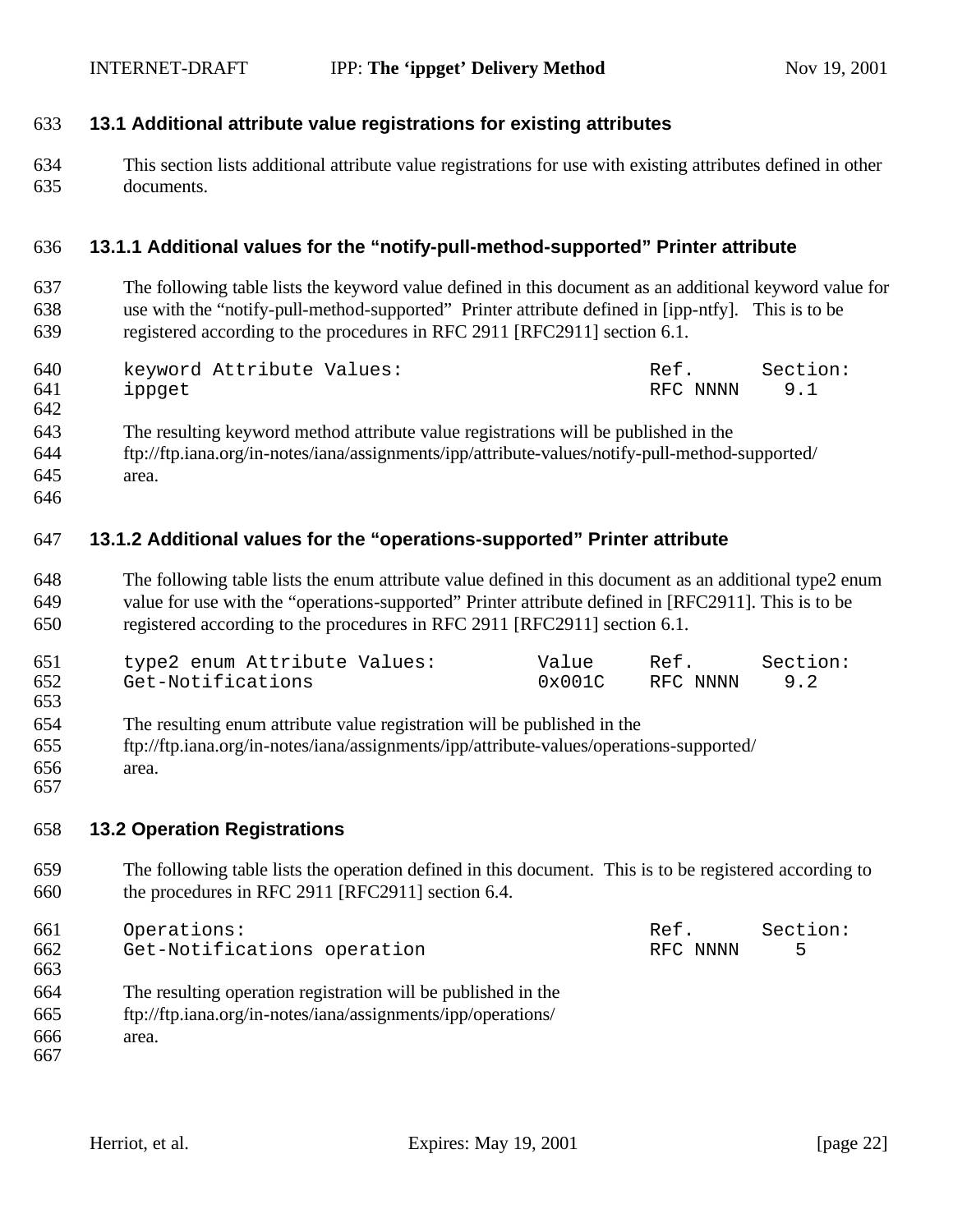#### **13.3 Attribute Registrations**

 The following table lists the attribute defined in this document. This is to be registered according to the procedures in RFC 2911 [RFC2911] section 6.2.

| 671<br>672<br>673 | Printer Description attributes:<br>ippget-event-life (integer(15:MAX)) | Ref.<br>RFC NNNN | Section:<br>8.1 |
|-------------------|------------------------------------------------------------------------|------------------|-----------------|
| 674               | The resulting attribute registration will be published in the          |                  |                 |
| 675               | ftp://ftp.iana.org/in-notes/iana/assignments/ipp/attributes/           |                  |                 |
| 676               | area.                                                                  |                  |                 |
| 677               |                                                                        |                  |                 |

#### **13.4 Status code Registrations**

 The following table lists the status code defined in this document. This is to be registered according to the procedures in RFC 2911 [RFC2911] section 6.6.

| 681<br>682<br>683<br>684 | Status codes:<br>successful-ok-events-complete (0x0007)<br>redirection-other-site (0x0300) | Ref.<br>RFC NNNN<br>RFC NNNN | Section:<br>10.1<br>10.2 |
|--------------------------|--------------------------------------------------------------------------------------------|------------------------------|--------------------------|
| 685                      | The resulting status code registration will be published in the                            |                              |                          |
| 686                      | ftp://ftp.iana.org/in-notes/iana/assignments/ipp/status-codes/                             |                              |                          |
| 687                      | area.                                                                                      |                              |                          |
| 688                      |                                                                                            |                              |                          |

# **14 Internationalization Considerations**

The IPP Printer MUST localize the "notify-text" attribute as specified in section 14 of [ipp-ntfy].

 In addition, when the client receives the Get-Notifications response, it is expected to localize the attributes that have the 'keyword' attribute syntax according to the charset and natural language requested in the Get-Notifications request.

# **15 Security Considerations**

- The IPP Model and Semantics document [RFC2911] discusses high-level security requirements (Client Authentication, Server Authentication and Operation Privacy). Client Authentication is the mechanism by which the client proves its identity to the server in a secure manner. Server Authentication is the mechanism by which the server proves its identity to the client in a secure manner. Operation Privacy is defined as a mechanism for protecting operations from eavesdropping.
- Unlike other Event Notification delivery methods in which the IPP Printer initiates the Event Notification, with the method defined in this document, the Notification Recipient is the client who
- initiates the Get-Notifications operation. Therefore, there is no chance of "spam" notifications with this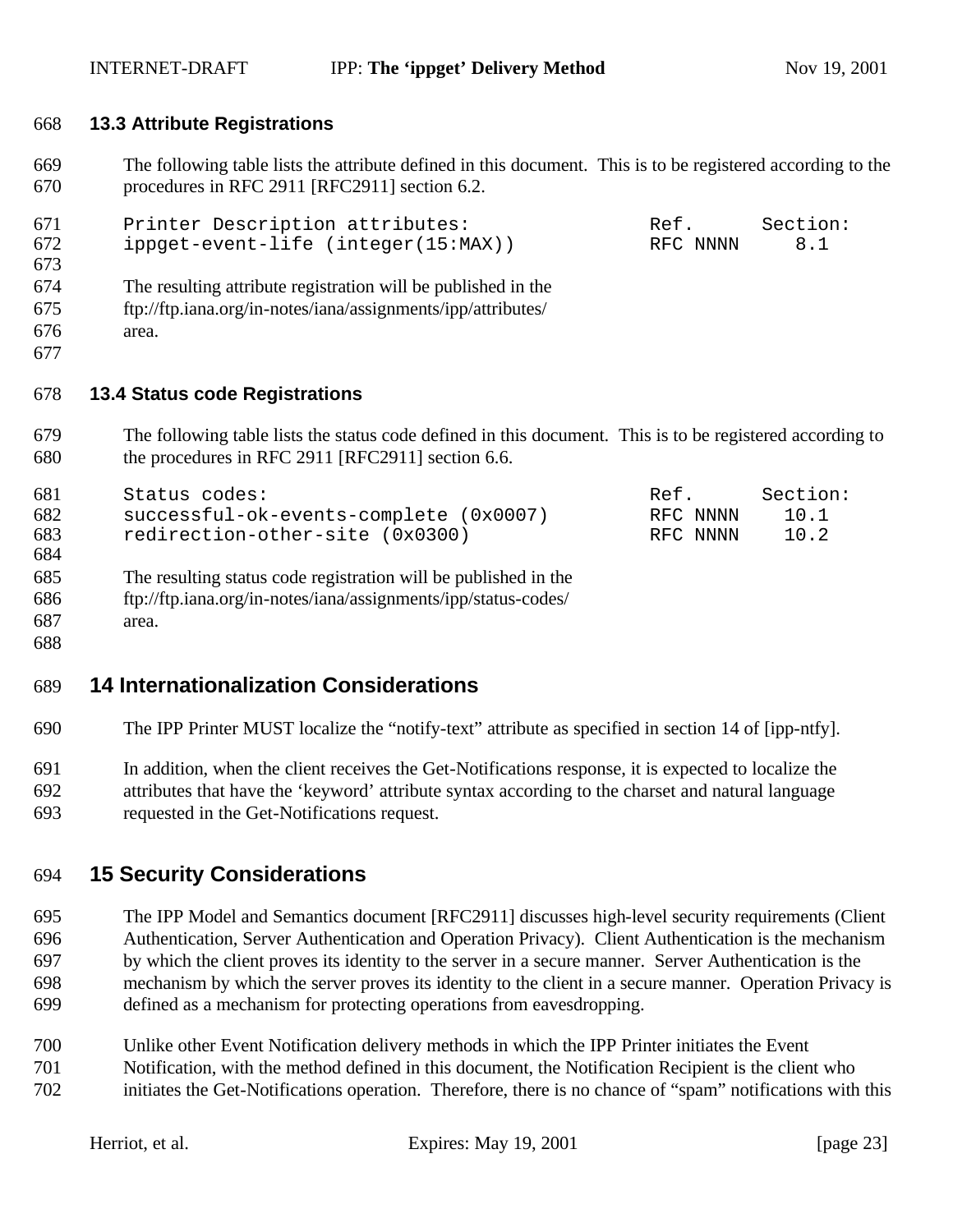- method. Furthermore, such a client can close down the HTTP channel at any time, and so can avoid future unwanted Event Notifications at any time.
- Because the Get-Notifications operation is sent in the same direction as Job Creation operations, this Event Notification Delivery Method poses no additional firewall or port assignment issues.

# **16 References**

| 708 | [ipp-iig]                                                                                                                             |
|-----|---------------------------------------------------------------------------------------------------------------------------------------|
| 709 | Hastings, T., Manros, C., Kugler, K, Holst H., Zehler, P., "Internet Printing Protocol/1.1: draft-ietf-                               |
| 710 | ipp-implementers-guide-v11-03.txt, work in progress, July 17, 2001                                                                    |
| 711 | [ipp-ntfy]                                                                                                                            |
| 712 | R. Herriot, Hastings, T., Isaacson, S., Martin, J., deBry, R., Shepherd, M., Bergman, R., "Internet                                   |
| 713 | Printing Protocol/1.1: IPP Event Notifications and Subscriptions", <draft-ietf-ipp-not-spec-08.txt>,</draft-ietf-ipp-not-spec-08.txt> |
| 714 | November 19, 2001.                                                                                                                    |
| 715 | [RFC2026]                                                                                                                             |
| 716 | S. Bradner, "The Internet Standards Process -- Revision 3", RFC 2026, October 1996.                                                   |
| 717 | [RFC2119]                                                                                                                             |
| 718 | S. Bradner, "Key words for use in RFCs to Indicate Requirement Levels", RFC 2119, March 1997                                          |
| 719 | [RFC2565]                                                                                                                             |
| 720 | Herriot, R., Butler, S., Moore, P., and R. Turner, "Internet Printing Protocol/1.0: Encoding and                                      |
| 721 | Transport", RFC 2565, April 1999.                                                                                                     |
| 722 | [RFC2566]                                                                                                                             |
| 723 | R. deBry, T. Hastings, R. Herriot, S. Isaacson, and P. Powell, "Internet Printing Protocol/1.0: Model                                 |
| 724 | and Semantics", RFC 2566, April 1999.                                                                                                 |
| 725 | [RFC2567]                                                                                                                             |
| 726 | Wright, D., "Design Goals for an Internet Printing Protocol", RFC 2567, April 1999.                                                   |
| 727 | [RFC2568]                                                                                                                             |
| 728 | Zilles, S., "Rationale for the Structure and Model and Protocol for the Internet Printing Protocol",                                  |
| 729 | RFC 2568, April 1999.                                                                                                                 |
| 730 | [RFC2569]                                                                                                                             |
| 731 | Herriot, R., Hastings, T., Jacobs, N., Martin, J., "Mapping between LPD and IPP Protocols", RFC                                       |
| 732 | 2569, April 1999.                                                                                                                     |
| 733 | [RFC2616]                                                                                                                             |
| 734 | R. Fielding, J. Gettys, J. Mogul, H. Frystyk, L. Masinter, P. Leach, T. Berners-Lee, "Hypertext                                       |
| 735 | Transfer Protocol - HTTP/1.1", RFC 2616, June 1999.                                                                                   |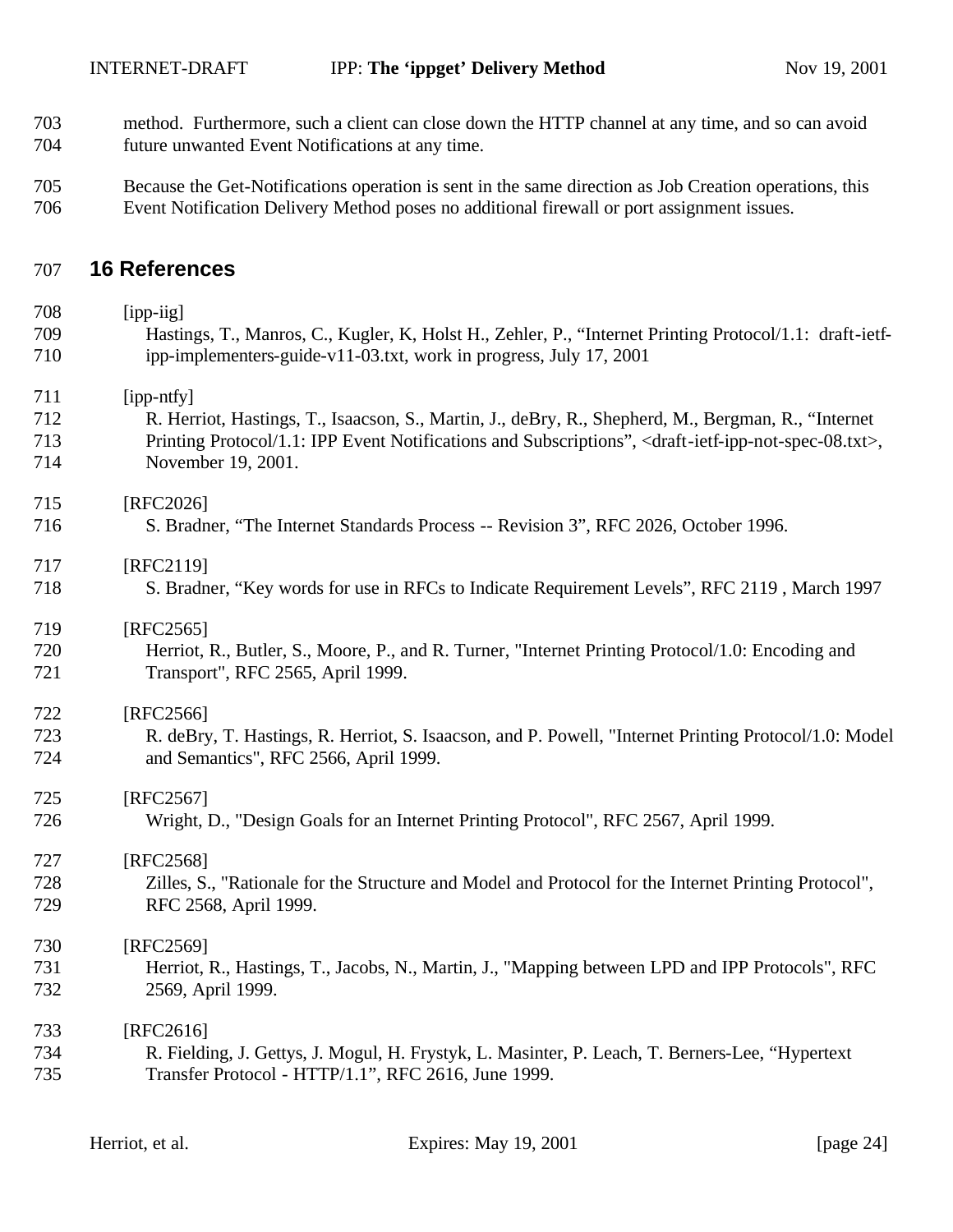| [RFC2707]<br>736 |  |
|------------------|--|
|------------------|--|

 Bergman, R., Hastings, T., Isaacson, S., and H. Lewis, "Job Monitoring MIB - V1.0", November 1999.

#### [RFC2910]

 Herriot, R., Butler, S., Moore, P., Tuner, R., "Internet Printing Protocol/1.1: Encoding and Transport", RFC 2910, September 2000.

[RFC2911]

 R. deBry, T. Hastings, R. Herriot, S. Isaacson, P. Powell, "Internet Printing Protocol/1.1: Model and Semantics", RFC 2911, September 2000.

## **17 Authors' Addresses**

 Robert Herriot 706 Colorado Ave. Palo Alto, CA 94303 Phone: 650-327-4466 Fax: 650-327-4466 email: bob@herriot.com Thomas N. Hastings Xerox Corporation 737 Hawaii St. ESAE 231 El Segundo CA 90245 Phone: 310-333-6413 Fax: 310-333-5514 email: hastings@cp10.es.xerox.com Carl Kugler IBM P.O. Box 1900 Boulder, CO 80301-9191 Phone: Fax: e-mail: kugler@us.ibm.com

 Harry Lewis IBM P.O. Box 1900 Boulder, CO 80301-9191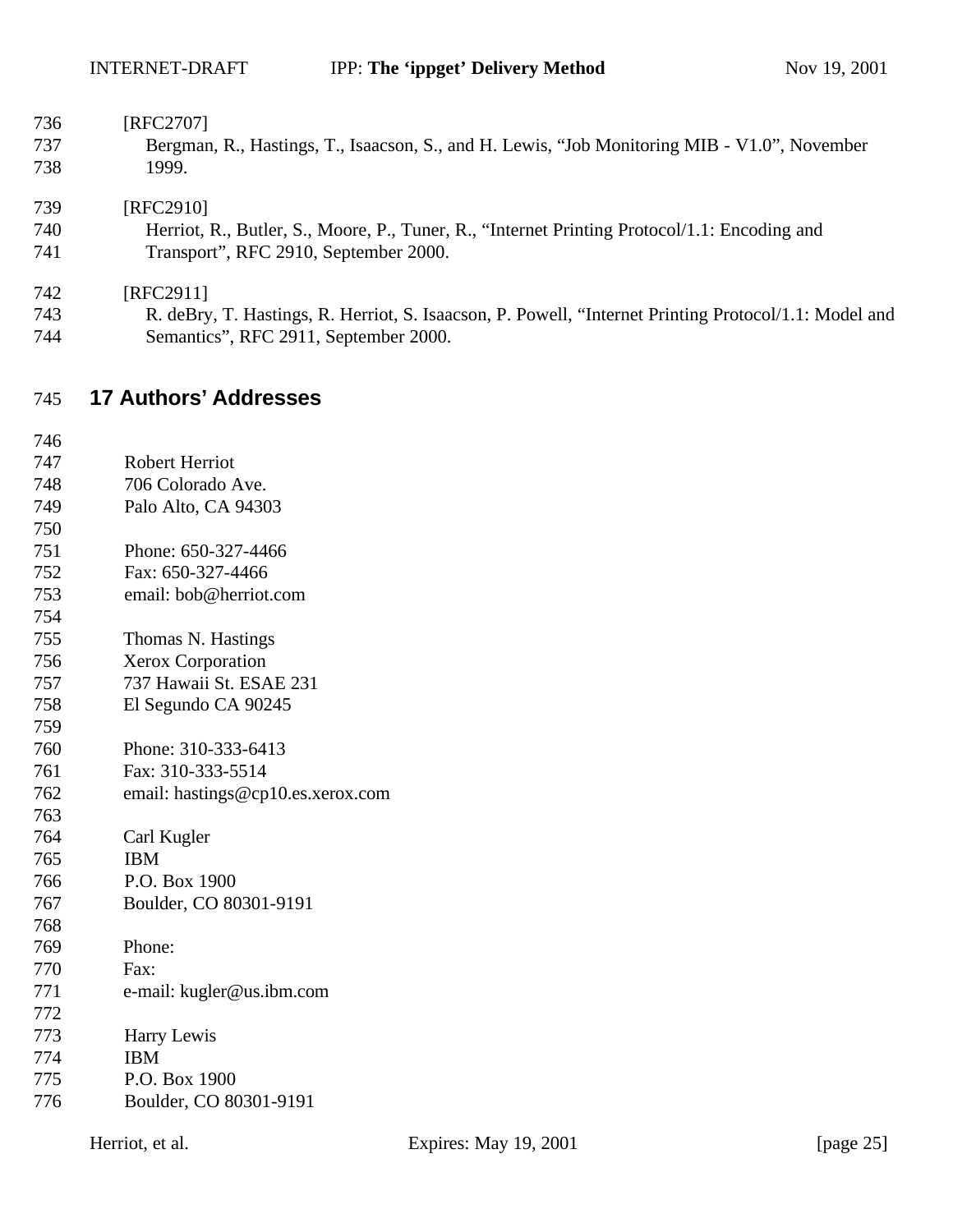| 777 |                                                                                                            |
|-----|------------------------------------------------------------------------------------------------------------|
| 778 | Phone: 303-924-5337                                                                                        |
| 779 | FAX:                                                                                                       |
| 780 | e-mail: harryl@us.ibm.com                                                                                  |
| 781 |                                                                                                            |
| 782 |                                                                                                            |
| 783 | IPP Web Page: http://www.pwg.org/ipp/                                                                      |
| 784 | IPP Mailing List: ipp@pwg.org                                                                              |
| 785 |                                                                                                            |
| 786 | To subscribe to the ipp mailing list, send the following email:                                            |
| 787 | 1) send it to majordomo@pwg.org                                                                            |
| 788 | 2) leave the subject line blank                                                                            |
| 789 | 3) put the following two lines in the message body:                                                        |
| 790 | subscribe ipp                                                                                              |
| 791 | end                                                                                                        |
| 792 |                                                                                                            |
| 793 | Implementers of this specification document are encouraged to join the IPP Mailing List in order to        |
| 794 | participate in any discussions of clarification issues and review of registration proposals for additional |
| 795 | attributes and values. In order to reduce spam the mailing list rejects mail from non-subscribers, so you  |
| 796 | must subscribe to the mailing list in order to send a question or comment to the mailing list.             |

## **18 Description of Base IPP documents**

- The base set of IPP documents includes:
- Design Goals for an Internet Printing Protocol [RFC2567]
- Rationale for the Structure and Model and Protocol for the Internet Printing Protocol [RFC2568]
- Internet Printing Protocol/1.1: Model and Semantics [RFC2911]
- Internet Printing Protocol/1.1: Encoding and Transport [RFC2910]
- Internet Printing Protocol/1.1: Implementer's Guide [ipp-iig]
- Mapping between LPD and IPP Protocols [RFC2569]
- Internet Printing Protocol (IPP): IPP Event Notifications and Subscriptions [ipp-ntfy]
- The "Design Goals for an Internet Printing Protocol" document takes a broad look at distributed printing functionality, and it enumerates real-life scenarios that help to clarify the features that need to be included in a printing protocol for the Internet. It identifies requirements for three types of users: end users, operators, and administrators. It calls out a subset of end user requirements that are satisfied in IPP/1.0. A few OPTIONAL operator operations have been added to IPP/1.1.
- The "Rationale for the Structure and Model and Protocol for the Internet Printing Protocol" document describes IPP from a high level view, defines a roadmap for the various documents that form the suite of IPP specification documents, and gives background and rationale for the IETF working group's major decisions.
- The "Internet Printing Protocol/1.1: Model and Semantics" document describes a simplified model with abstract objects, their attributes, and their operations that are independent of encoding and transport. It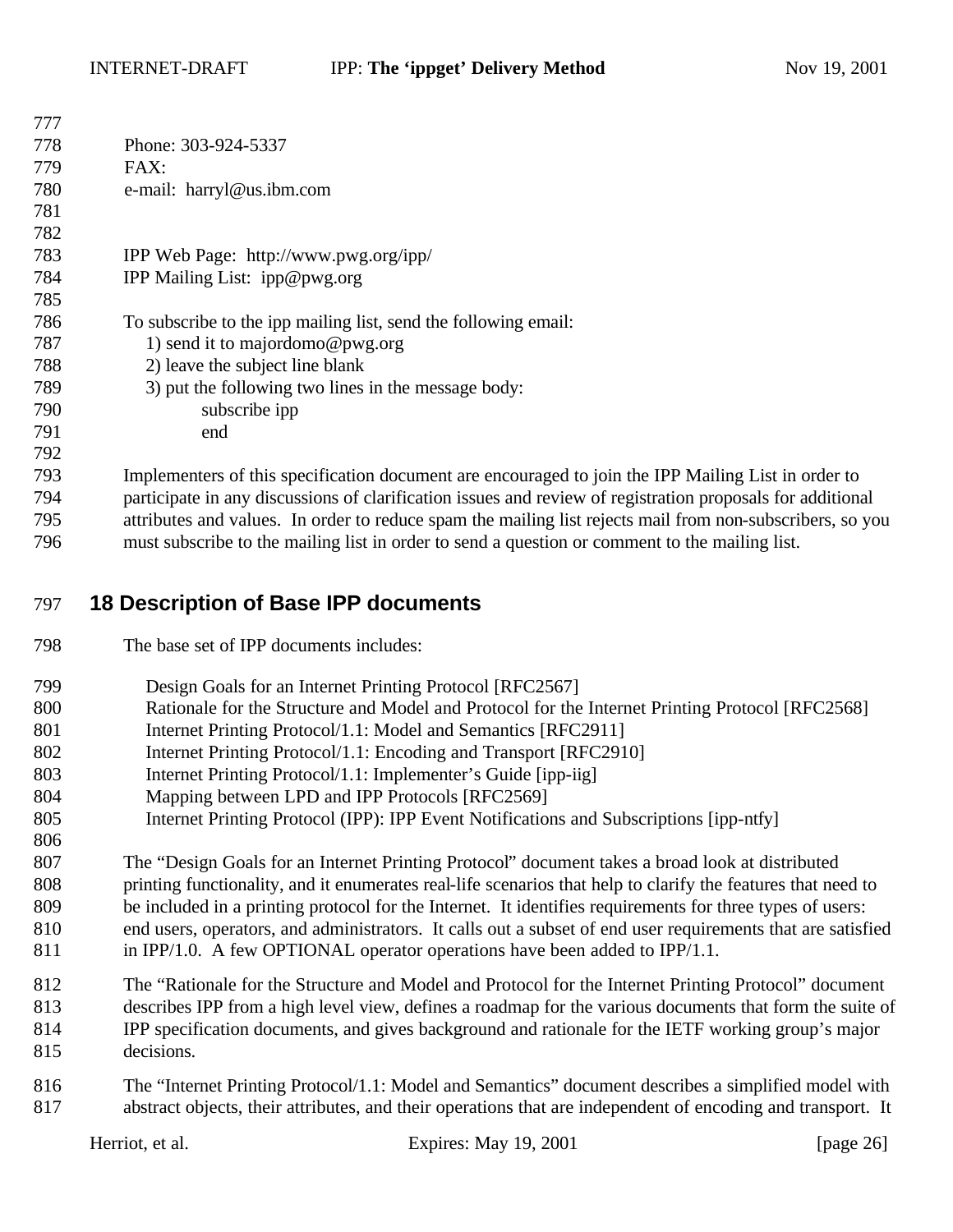introduces a Printer and a Job object. The Job object optionally supports multiple documents per Job. It also addresses security, internationalization, and directory issues.

 The "Internet Printing Protocol/1.1: Encoding and Transport" document is a formal mapping of the abstract operations and attributes defined in the model document onto HTTP/1.1 [RFC2616]. It defines the encoding rules for a new Internet MIME media type called "application/ipp". This document also defines the rules for transporting over HTTP a message body whose Content-Type is "application/ipp". This document defines the 'ipp' scheme for identifying IPP printers and jobs.

- The "Internet Printing Protocol/1.1: Implementer's Guide" document gives insight and advice to implementers of IPP clients and IPP objects. It is intended to help them understand IPP/1.1 and some of the considerations that may assist them in the design of their client and/or IPP object implementations. For example, a typical order of processing requests is given, including error checking.
- Motivation for some of the specification decisions is also included.
- The "Mapping between LPD and IPP Protocols" document gives some advice to implementers of gateways between IPP and LPD (Line Printer Daemon) implementations.
- The "IPP Event Notifications and Subscriptions" document defines an extension to IPP/1.0 [RFC2566, RFC2565] and IPP/1.1 [RFC2911, RFC2910]. This extension allows a client to subscribe to printing related Events and defines the semantics for delivering asynchronous *Event Notifications* to the specified *Notification Recipient* via a specified *Delivery Method* (i.e., protocols) defined in (separate) Delivery Method documents.

# **19 Full Copyright Statement**

- Copyright (C) The Internet Society (2001). All Rights Reserved.
- This document and translations of it may be copied and furnished to others, and derivative works that comment on or otherwise explain it or assist in its implementation may be prepared, copied, published and distributed, in whole or in part, without restriction of any kind, provided that the above copyright notice and this paragraph are included on all such copies and derivative works. However, this document itself may not be modified in any way, such as by removing the copyright notice or references to the Internet Society or other Internet organizations, except as needed for the purpose of developing Internet standards in which case the procedures for copyrights defined in the Internet Standards process must be followed, or as required to translate it into languages other than English.
- The limited permissions granted above are perpetual and will not be revoked by the Internet Society or 848 its successors or assigns.
- This document and the information contained herein is provided on an "AS IS" basis and THE
- INTERNET SOCIETY AND THE INTERNET ENGINEERING TASK FORCE DISCLAIMS ALL
- WARRANTIES, EXPRESS OR IMPLIED, INCLUDING BUT NOT LIMITED TO ANY
- WARRANTY THAT THE USE OF THE INFORMATION HEREIN WILL NOT INFRINGE ANY
- RIGHTS OR ANY IMPLIED WARRANTIES OF MERCHANTABILITY OR FITNESS FOR A
- PARTICULAR PURPOSE.

#### **Acknowledgement**